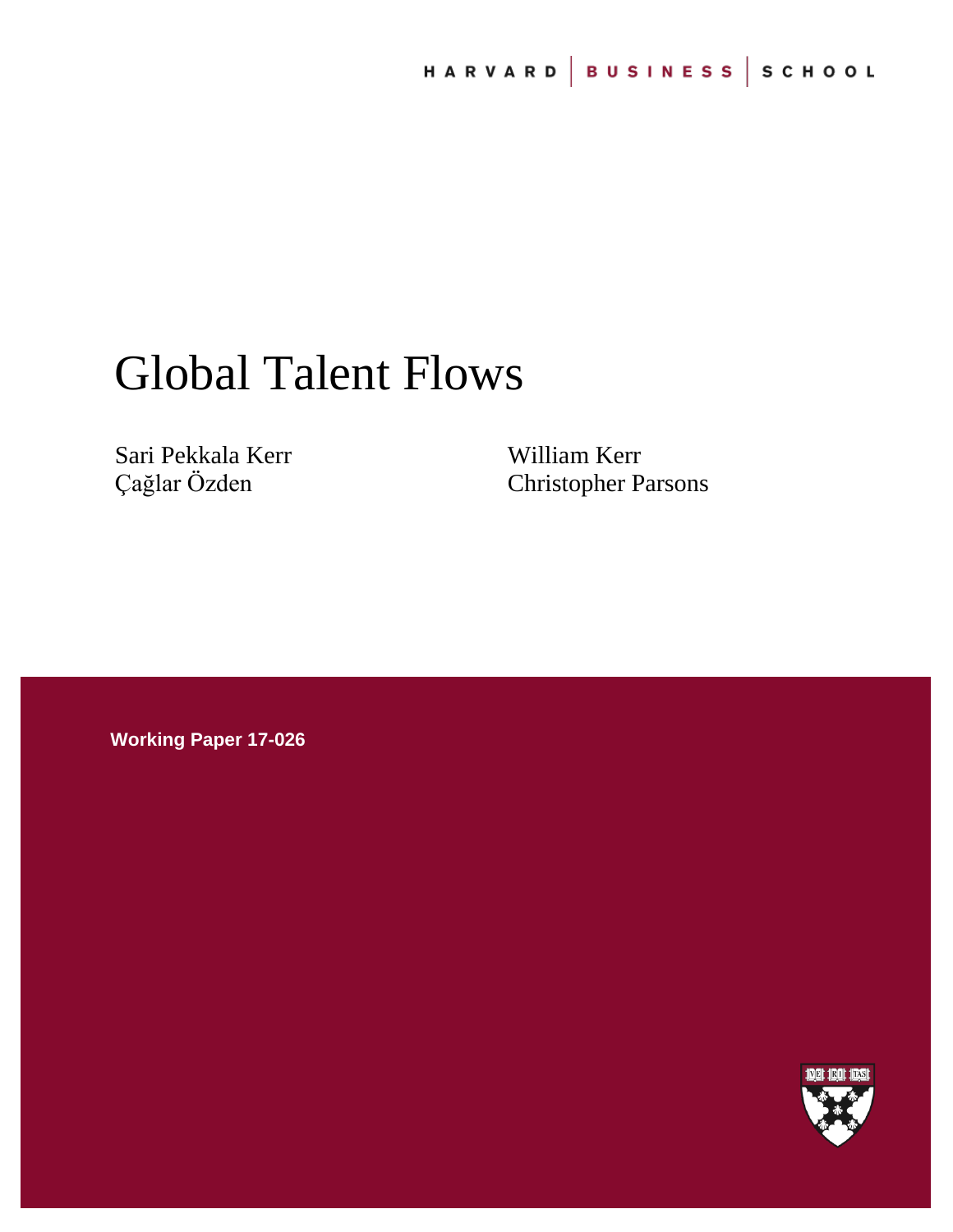## Global Talent Flows

Sari Pekkala Kerr Wellesley College

Çağlar Özden World Bank Development Research Group William Kerr Harvard Business School

Christopher Parsons University of Western Australia

**Working Paper 17-026**

Copyright © 2016 by Sari Pekkala Kerr, William Kerr, Çağlar Özden, and Christopher Parsons

Working papers are in draft form. This working paper is distributed for purposes of comment and discussion only. It may not be reproduced without permission of the copyright holder. Copies of working papers are available from the author.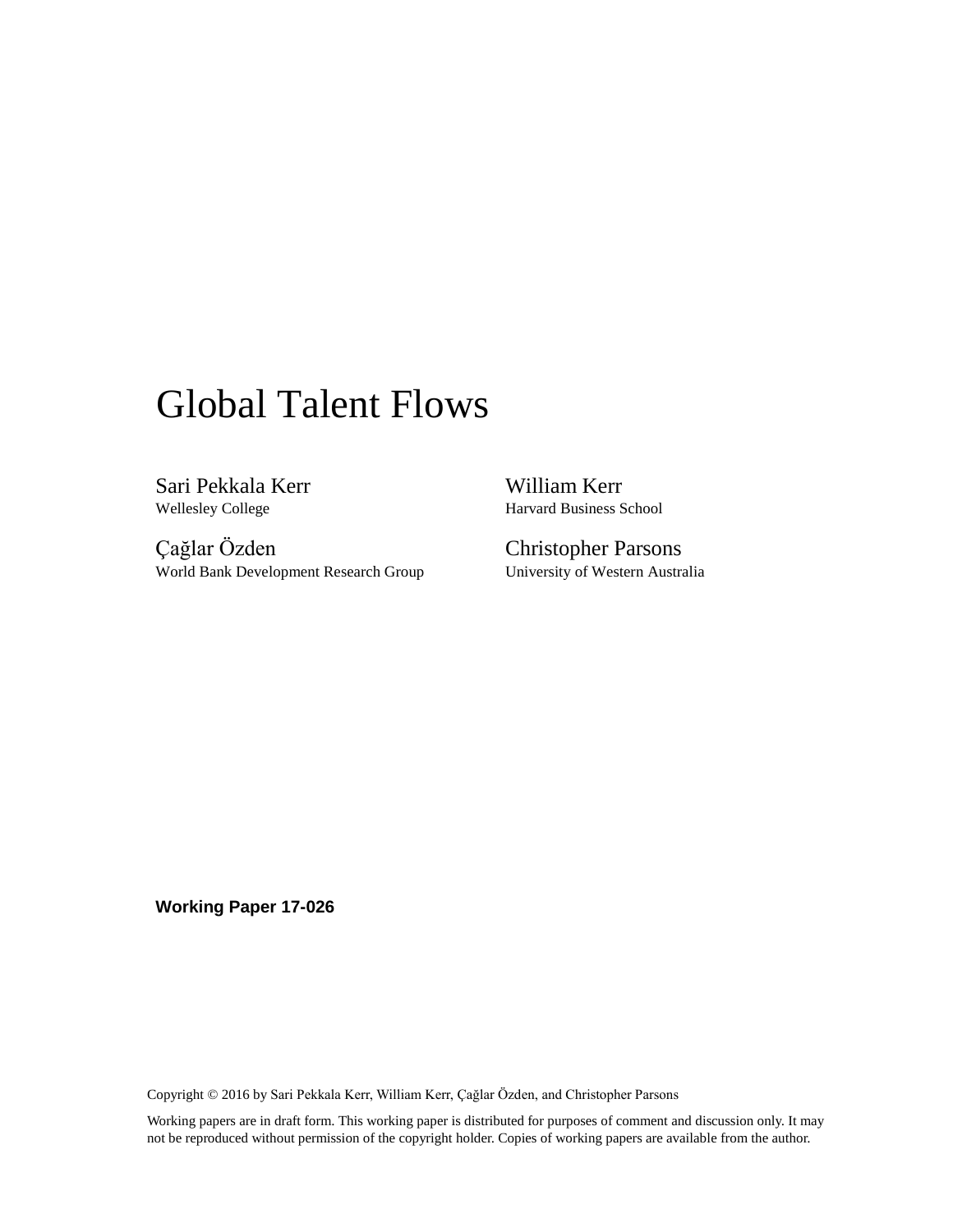## **Global Talent Flows**

Sari Pekkala Kerr, William Kerr, Çağlar Özden, and Christopher Parsons

**Abstract:** The global distribution of talent is highly skewed and the resources available to countries to develop and utilize their best and brightest vary substantially. The migration of skilled workers across countries tilts the deck even further. Using newly available data, we first review the landscape of global talent mobility, which is both asymmetric and rising in importance. We next consider the determinants of global talent flows at the individual and firm levels and sketch some important implications. Third, we review the national gatekeepers for skilled migration and broad differences in approaches used to select migrants for admission. Looking forward, the capacity of people, firms, and countries to successfully navigate this tangled web of global talent will be critical to their success.

**Keywords:** Migration, talent, diaspora.

**JEL Classification:** F15, F22, J15, J31, J44, L14, L26, O31, O32, O33.

**Acknowledgements:** This paper is a draft for the *Journal of Economic Perspectives*. We thank the editors and staff of the *Journal of Economic Perspectives* for their very helpful comments and expert guidance. We are grateful to Zovanga Kone for his assistance with the data work. Our research has been generously supported by the Alfred P. Sloan Foundation, the Kauffman Foundation, the National Science Foundation, the Smith Richardson Foundation, and Harvard Business School. Özden acknowledges financial support from the Knowledge for Change Program and the Multidonor Trust Fund for Trade and Development of the World Bank. The findings, conclusions, and views expressed in this paper are entirely those of the authors. They should not be attributed to World Bank, its executive directors and the countries they represent. Sari Pekkala Kerr is Senior Research Scientist, Wellesley Centers for Women, Wellesley College, Wellesley, Massachusetts. William Kerr is MBA Class of 1975 Professor of Entrepreneurial Management, Harvard Business School, Boston, Massachusetts, and Faculty Research Associate, National Bureau of Economic Research, Cambridge, Massachusetts. Çaglar Özden is Lead Economist, World Bank Development Research Group, Washington, DC. Christopher Parsons is Assistant Professor of Economics, University of Western Australia, Perth, Australia, and Research Associate, International Migration Institute, University of Oxford, Oxford, United Kingdom. Their email addresses are [skerr3@wellesley.edu,](mailto:skerr3@wellesley.edu)  [wkerr@hbs.edu](mailto:wkerr@hbs.ed), [cozden@worldbank.org,](mailto:cozden@worldbank.org) [christopher.parsons@uwa.edu.au.](mailto:christopher.parsons@uwa.edu.au)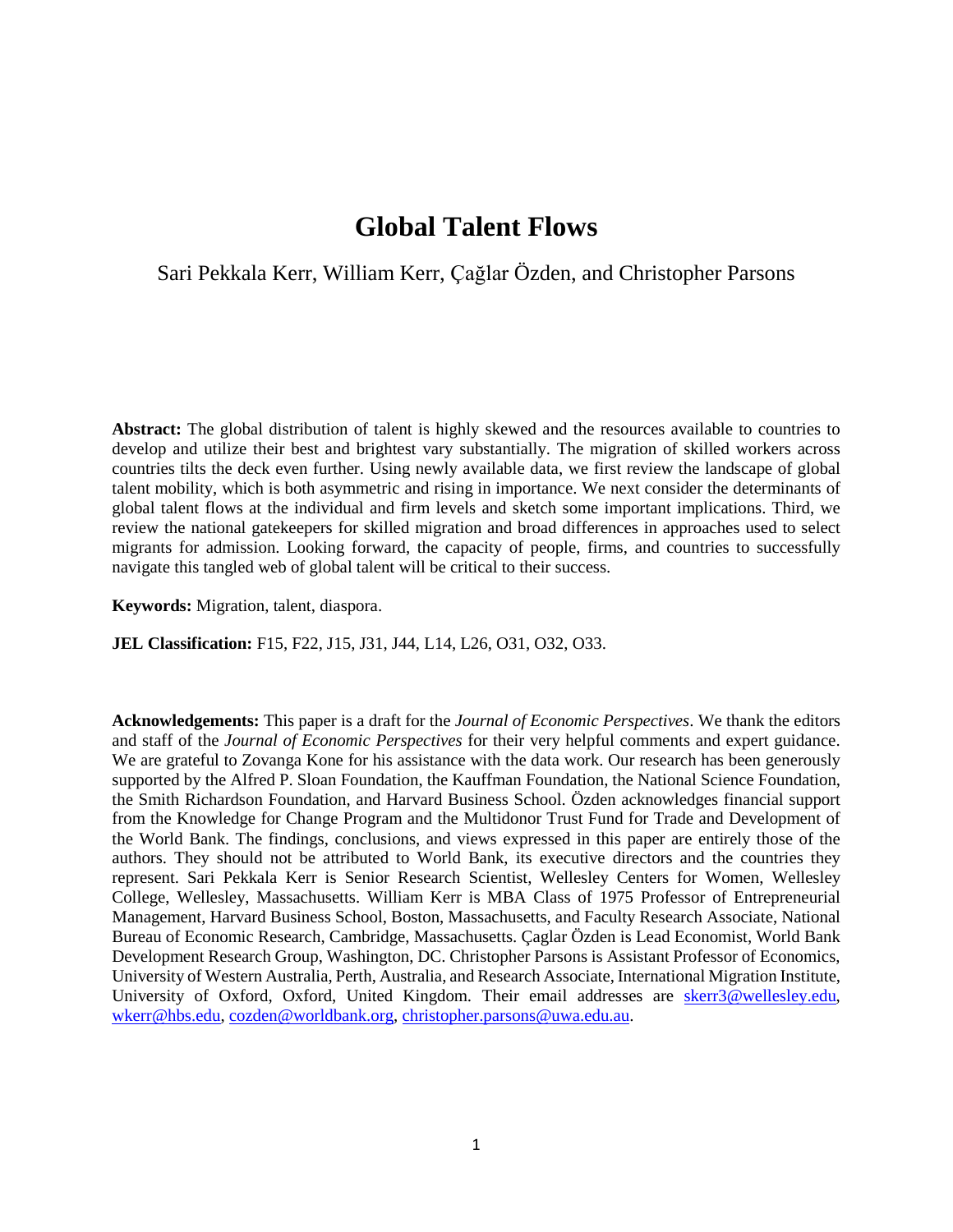#### **Introduction**

Highly skilled workers play a central and starring role in today's knowledge economy. Talented individuals make exceptional direct contributions—including breakthrough innovations and scientific discoveries and coordinate and guide the actions of many others, propelling the knowledge frontier and spurring economic growth. In this process, the mobility of skilled workers becomes critical to enhancing productivity. Substantial attention has been paid to understanding the worldwide distribution of talent and how global migration flows further tilt the deck. Observed migration flows are the result of a complex tangle of multinational firms and other employers pursuing scarce talent, governments and other gatekeepers trying to manage these flows with policies, and individuals seeking their best options given the constraints imposed upon them.

We begin by sketching the landscape of global talent mobility. The number of migrants with a tertiary degree rose nearly 130 percent from 1990 to 2010, while low skilled (primary educated) migrants increased by only 40 percent during that time. A pattern is emerging in which these high-skilled migrants are departing from a broader range of countries and heading to a narrower range of countries—in particular, the United States, the United Kingdom, Canada, and Australia. The globalization of economic ties is also leading to a rise in shorter-term and circular migration patterns for skilled labor; for example, global companies often insist that their rising executives live and work in other countries for a meaningful portion of their careers. We also give examples showing how global migration may be most pronounced for those at the very outer tail of the talent distribution and that female high-skilled migration outnumbered males in 2010.

Next, we discuss the causes and consequences of high-skilled migration. We start with a basic model of the income incentives to migrate for different skill levels. We then expand the discussion to include important factors like advantages of agglomeration, productivity spillovers, intra-firm relocation of employees in multinationals, and how tertiary and graduate education abroad is linked to future job opportunities in other countries. These factors also suggest why high-skilled immigration is often controversial. For recipient countries, high-skilled immigration is often linked to clusters of technology and knowledge production that are certainly important for local economies and are plausibly important at the national level. More than half of the high-skilled technology workers and entrepreneurs in Silicon Valley are foreign-born. For native workers, high-skilled immigration means both greater competition for certain jobs, but also a chance to benefit from the complementarities and agglomeration effects created by talent clusters. For sending countries, the loss of high-skilled workers raises concerns over "brain drain." On the positive side, highskilled emigrants can create badly needed connections to global sources of knowledge, capital, and goods and some will eventually return home with higher social and human capital levels.

With these controversies and tensions in mind, we then review the "gatekeepers" for global talent flows. At the government level, we compare the points-based skilled migration regimes as historically implemented by Canada and Australia with the employment-based policies used in the United States through mechanisms like the H-1B visa program. Because of the links of global migration flows to employment and higher education opportunities, firms and universities also act as important conduits, making employment and admission decisions that deeply affect the patterns of high-skilled mobility. There are ongoing efforts in many countries to tweak their immigration policies concerning high-skilled labor to tilt the social cost-benefit calculations in a more favorable direction. Looking forward, the capacity of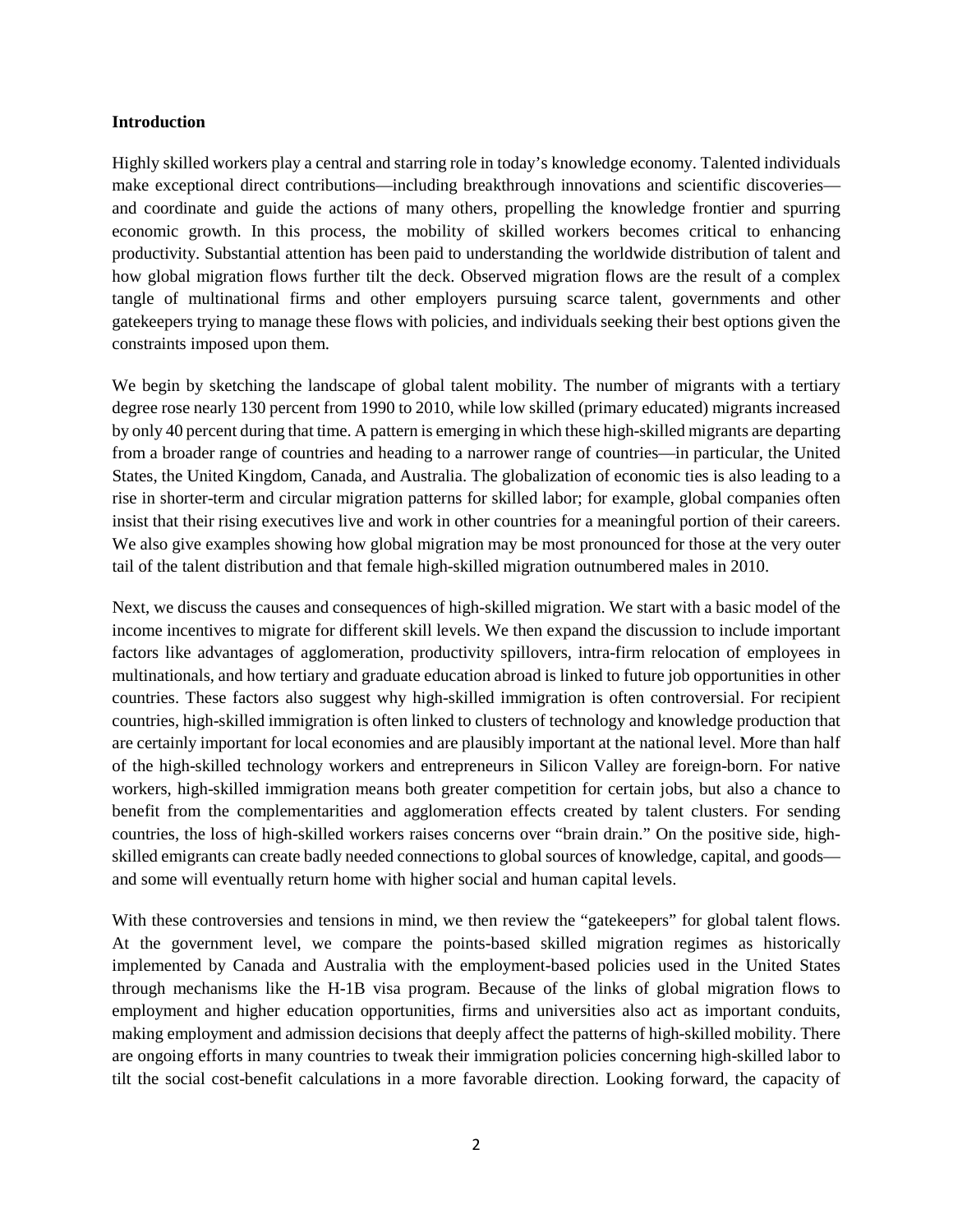people, employers and governments to successfully navigate this tangled web of global talent markets will be critical for their success.

#### **Trends in Global Talent Flows**

Approximately 3 percent of the world's population lives in a country different from that of their birth and, despite the impression sometimes presented in the media, this share has been roughly constant since 1960 (Özden et al. 2011). Beneath this stable overall level, however, global migration patterns have become increasingly asymmetric and skewed along several dimensions, especially as skilled migration has become a greater force globally.

Most of the data concerning high-skilled migration that we discuss here are taken from global bilateral migration database as described in Docquier et al. (2009), in addition to the recently completed update of the Database on Immigrants in OECD Countries (DIOC) for 2010 (Arslan et al. 2014). [1](#page-4-0) These databases report the stock of migrants by education level from each home country that have moved to each destination country. High-skilled workers, our main focus, are defined as those with at least one year of tertiary education. The data come from decennial national censuses conducted in 1990, 2000 and 2010 in the destination countries (where available) or from labor force surveys (when necessary). The data presented cover people of working age (25+) and are matched according to individual countries' definition of migration, which typically pertains to country of birth. [2](#page-4-1)

Figure 1 compares migration to OECD countries along multiple dimensions. There were about 28 million high-skilled migrants residing in OECD countries in 2010, an increase of nearly 130 percent since 1990. By comparison, the growth rate for low-skilled migrants in the OECD countries from 1990 to 2010 was only 40 percent. (Throughout, we use the term 'low skill' to designate migrants with only primary education and 'other skill' to refer to those not classified as high-skilled.) While OECD countries constitute less than a fifth of the world's population, these countries host two-thirds of high-skilled migrants (OECD Factbook 2013; Artuç et al. 2015).

The exceptional rise in the number of high-skilled migrants to OECD countries is the result of several forces, including increased efforts to attract them by policymakers as they recognize the central role of human capital in economic growth, positive spillovers generated by skill agglomeration, declines in transportation and communication costs, and rising pursuit of foreign education by young people. Among the resulting effects are the doubling of the share of the tertiary-educated in the labor force and fierce competition among countries hoping to attract talent (for example, Kapur and McHale 2005; National Academies 2016). While the migration of low-skilled workers mainly offsets the decline in low-skilled

<span id="page-4-0"></span> $1$  The 2010 update was developed by the OECD, the World Bank and the International Migration Institute at Oxford University. The details of the databases, their construction, methodology and the main patterns are discussed in Arslan et al. (2014). There is a parallel DIOC-E database for non-OECD countries [\(http://www.oecd.org/els/mig/dioc.htm\)](http://www.oecd.org/els/mig/dioc.htm) described by Artuç et al. (2015).

<span id="page-4-1"></span> $2$  To achieve harmonized and comparable series over the 20-year period, we exclude Chile, Estonia, Israel, Slovenia,

and South Korea from our analysis. Throughout this article, we use 'OECD' to refer to the 29 remaining members, irrespective of their date of joining the OECD.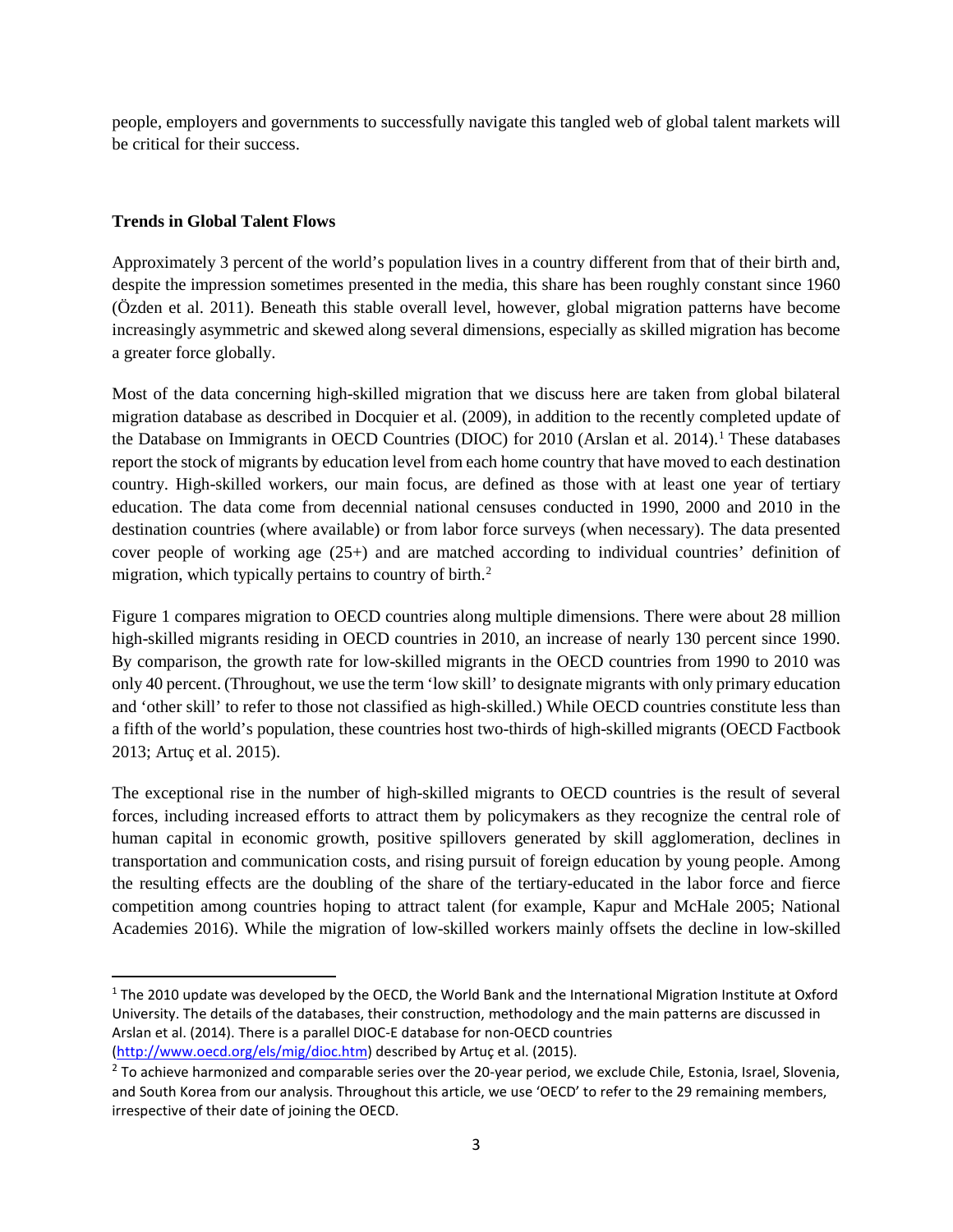native workforces in advanced countries, high-skilled migration often complements the growth of skill levels for native workforces.

Even among OECD destinations, the distribution of talent remains skewed. Four Anglo-Saxon countries the United States, the United Kingdom, Canada and Australia—constitute the destination for nearly 70 percent of high-skilled migrants (to the OECD) in 2010. The United States alone has historically hosted close to half of all high-skilled migrants to the OECD and one-third of high-skilled migrants worldwide. In 2010, the United States hosted 11.4 million skilled migrants, 41 percent of the OECD total. The attractiveness of English-speaking, high-income countries for high-skilled migrants has led other destination countries, such as France, Germany and Spain, to increase their efforts to attract these workers. Nevertheless, the volume of skilled migration to the four Anglo-Saxon countries, coupled with the significant asymmetry in the concentration of leading universities, high-tech firms and research centers, implies that the global competition for skills will continue to be fierce and will likely remain unequal.

Such stark inequalities in the concentrations of talent also exist across regions and cities within individual destination countries. In 2013, Southern California, Silicon Valley and New York City combined to host around one-eighth of total STEM employment (that is, jobs with a high component of science, technology, engineering and mathematics) in the United States (Silicon Valley Competitiveness and Innovation Report 2015). Moreover, 56 percent of STEM workers and 70 percent of software engineers in Silicon Valley in 2013 were foreign born. Elsewhere, Western Australia has the highest percentage of foreign-born medical practitioners at around 60 percent in 2011. London, New York, Paris, and Milan continue to maintain their positions as the global capitals of finance as well as fashion.

Agglomeration can be even starker in the upper tail of the talent distribution (Stephan and Levin 2001; Wasmer et al. 2007; Stephan 2010; Weinberg 2011). Trends in the awarding of the Nobel Prizes for Chemistry, Medicine, Economics and Physics, where an institutional affiliation can be assigned with certainty, illustrate particular broad patterns. Since 1901, individuals affiliated with institutions in four countries—the United States (330 individuals), the United Kingdom (90), Germany (69) and France (33)— have been awarded over 80 percent of these Nobel Prizes.<sup>[3](#page-5-0)</sup> The US domination of these awards is fueled in large part by emigration of prominent scientists. In the first third of the time period since 1901, 9 percent of these Nobel Prize winners were born in the United States and 13 percent were affiliated with US institutions at the time of their winning. In the most recent third of the time period, however, academics associated with American institutions have won over 65 percent of these Nobel Prizes, yet only 46 percent of this group was born in the United States. Of all Nobel Prizes across the four subject areas, 31 percent (203 of 661) have been awarded to immigrants, of whom 53 percent (107 of 203) were affiliated with American institutions. The asymmetry of the flows is remarkable. Only four Americans were affiliated with non-American institutions when they received the award, out of 230 total Nobel Prizes being awarded to Americans. Even among advanced economies, the most elite researchers are often clustered in very select locations. [4](#page-5-1)

<span id="page-5-0"></span><sup>&</sup>lt;sup>3</sup> Data for Nobel prizes is derived fro[m https://www.aggdata.com/awards/nobel\\_prize\\_winners,](https://www.aggdata.com/awards/nobel_prize_winners) supplemented with data from the Nobel Prize website for the years 2011-2015.

<span id="page-5-1"></span><sup>4</sup> As a second example from our profession, the John Bates Clark Medal is awarded annually to a top "American" economist under the age of forty. Four of its nine winners since 2005 were born outside of the United States.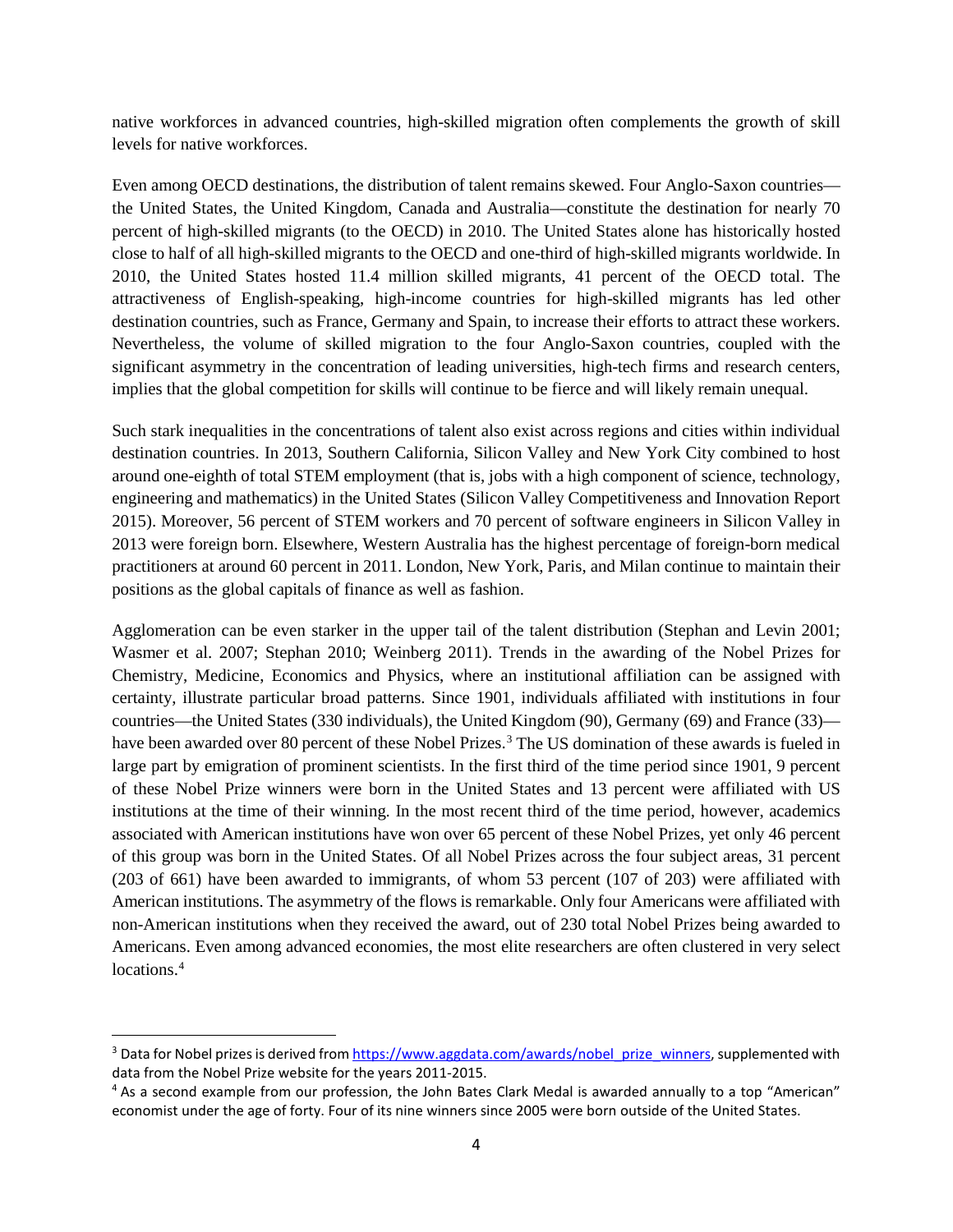Figure 1 shows that these observations are indicative of wider trends. OECD countries continue to attract larger numbers of high-skilled migrants, particularly from non-OECD countries. While high-skilled migration within OECD countries rose 68 percent to 10.2 million between 1990 and 2010, the total number of high-skilled migrants from non-OECD countries increased 185%, from 6.2 million to 17.6 million. This pattern is also evident in the extreme cases of sending countries. For the two decades prior to 2010, the United Kingdom was the largest origin country in terms of numbers of outbound skilled migrants. It was supplanted in 2010 by India (2.1 million) and the Philippines (1.5 million), while China (1.4 million) also had high absolute numbers of high-skilled emigrants. In terms of the greatest increases over time (and considering only those large countries that sent at least 25,000 highly skilled workers abroad), Algeria (a rise of 954 percent), Russia (910 percent), Bangladesh (459 percent), Romania (428 percent), Venezuela (423 percent), Ukraine (385 percent), Pakistan (380 percent) and India (370 percent) showed the greatest increases in high-skilled emigration between 1990 and 2010.

A remarkable and underappreciated component of this high-skilled migration surge is the role of females. Figure 1 shows that the stock of high-skilled female immigrants in OECD countries grew by 152 percent between 1990 and 2010, from 5.7 to 14.4 million. Indeed, in 2010, the stock of high-skilled female migrants surpassed the stock of high-skilled male migrants. The root causes of this surge have yet to be traced out fully. Africa and Asia experienced the largest growth of high-skilled female emigration, indicating the potential role of gender inequalities and labor market challenges in origin countries as push factors. Evidence is accumulating that differences between origin and destination countries in women's rights underpin such flows (Nejad and Young 2014). The simple correlation between the growth in high-skilled female migration and the UNDP Gender Inequality Index is 0.43.

More broadly, research needs to trace out many features like the detailed occupational distribution of female immigrants. The available data highlight some interesting early patterns. In 2010, of the 4.2 million employed high-skilled females in the United States, 16 percent were employed as Healthcare Practitioners and Technical Occupations, 13 percent in Office and Administrative Support Occupations and 12 percent in Education, Training, and Library Occupations. These constituted 66, 68 and 63 percent of the total highskilled immigrants in these occupations, respectively. Notably, while only 3 percent of high-skilled females were employed in Healthcare Support Occupations, they represented no less than 80% of foreign-born workers in these jobs. Interestingly, the OECD reports that some 37 percent of high-skilled females in the United States were employed in occupations in 2010 that were not commensurate with their level of education.<sup>[5](#page-6-0)</sup> Given the rising prominence of high-skilled females, this is an important avenue of future research. It will also be important to trace whether the extreme tail of the female talent distribution displays the same migration propensities as those documented for males.

Another important shift since 1990 is that OECD countries increasingly attract high-skilled migrants from a wider set of origin countries. Figure 2 summarizes this pattern by displaying cumulative distributions for

<span id="page-6-0"></span> <sup>5</sup> Across Canada in the same year, observed patterns are comparable. In terms of occupations, 10 percent of highskilled females worked as Teaching Professionals, 10 percent as Business and Administration Associate Professionals, 8 percent as Health Professionals, and 8 percent as Business and Administration Professionals. While only 4 and 7 percent of high-skilled females were employed as Health Associate Professionals and Personal Care Workers respectively, these represented 73 and 90 percent of the total foreign born working in these occupations. 38 percent of high-skilled females in Canada were employed in occupations in 2010 that were not commensurate with their level of education.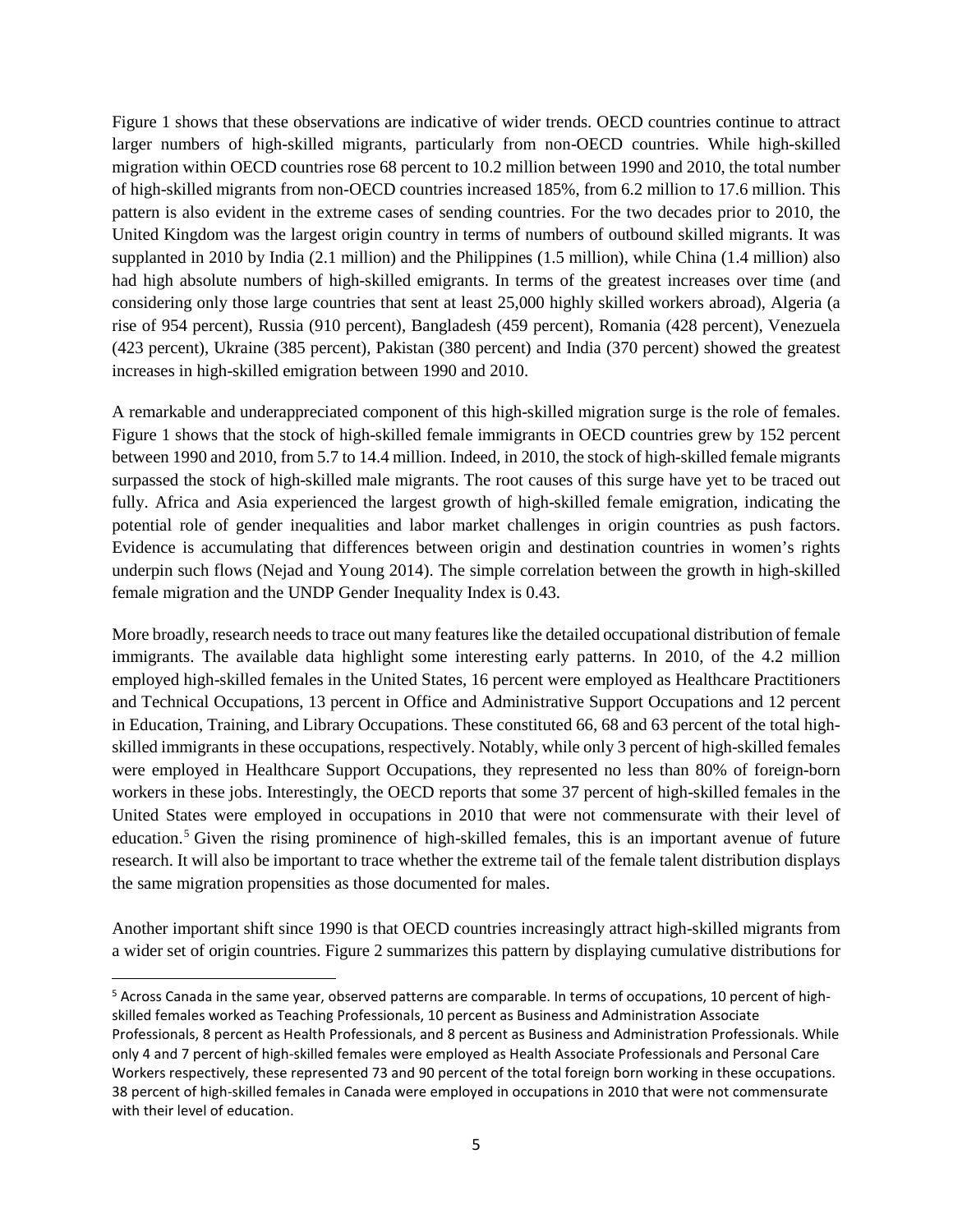high-skilled immigration and emigration stocks in 2010. The line at the top left of the graph shows the immigration distribution of high-skilled workers. We rank destination countries according to the stock of immigrants they attract, and we tabulate the cumulative share as we add more countries. This line starts at almost 40 percent, as the United States is the first-ranked country and accounts for the largest share of global immigration flows. As noted earlier, further adding the United Kingdom, Canada, and Australia pushes the cumulative share to almost 75 percent. The second line graphs the equivalent distribution for emigration of high-skilled workers, with countries now ranked by how many migrants they send abroad. The gap between the two lines clearly shows that skilled emigration originates from many countries, even if it flows to relatively few. By contrast, low-skilled immigrants in OECD countries are increasingly arriving from fewer origin countries.

Many origin countries have limited educational capacities and fiscal resources to train workers or to replace those that have emigrated. Countries experiencing particularly high emigration rates of high-skilled workers to OECD destinations in 2010 tend to be small low-income countries and island states, such as Guyana (93 percent), Trinidad and Tobago (68 percent), Barbados (66 percent), Tonga (53 percent), and Zimbabwe (44 percent). Figure 3 demonstrates this inverse relationship between country size and high-skilled emigration rates. Emigration rates are also decreasing in GDP per capita, and these patterns are much starker for highskilled migration than for overall flows. These movements of high-skilled labor away from certain small and low-income countries have raised controversies about "brain drain"—a topic to which we will return when considering implications of these talent flows.

A natural consequence of these patterns is that host countries may end up with high concentrations of highskilled immigrants in particular occupations. For example, immigrants account for some 57 percent of scientists residing in Switzerland, 45 percent in Australia, and 38 percent in the United States (Franzoni et al. 2012). In the United States, 27 percent of all physicians and surgeons and over 35 percent of current medical residents were foreign born in 2010. Immigrants also accounted for over 35 percent of recent enrollments in STEM fields, with very high proportions in specific areas like Electrical Engineering (70 percent), Computer Science (63 percent) and Economics (55 percent) reported by Anderson (2013). In the United Kingdom in 2014, the *Guardian* newspaper reported that the National Health Service (NHS), the world's fifth largest employer, employed workers from some 200 countries worldwide and 26 percent of NHS doctors were not originally British citizens.<sup>[6](#page-7-0)</sup>

The global migration of inventors and the resulting concentration in a handful of countries have been particularly well documented. Kerr (2016) reviews the literature and we focus here on patent records taken from the World Intellectual Property Organization (WIPO) database. Miguelez and Fink (2013) calculate that the global migration rate of inventors in 2000 stood at 8.6 percent, at least 50 percent greater in share terms than the average for high-skilled workers as a whole. Figure 4 builds on WIPO global patent filings from 2001-2010. The United States has received an enormous net surplus of inventors from abroad, while China and India have been major source countries. Some countries like Canada and the United Kingdom are major destinations but still experience a negative net flow due to even larger emigration rates for inventors, usually to the United States.

<span id="page-7-0"></span><sup>-&</sup>lt;br>6 [https://www.theguardian.com/society/2014/jan/26/nhs-foreign-nationals-immigration-health-service.](https://www.theguardian.com/society/2014/jan/26/nhs-foreign-nationals-immigration-health-service)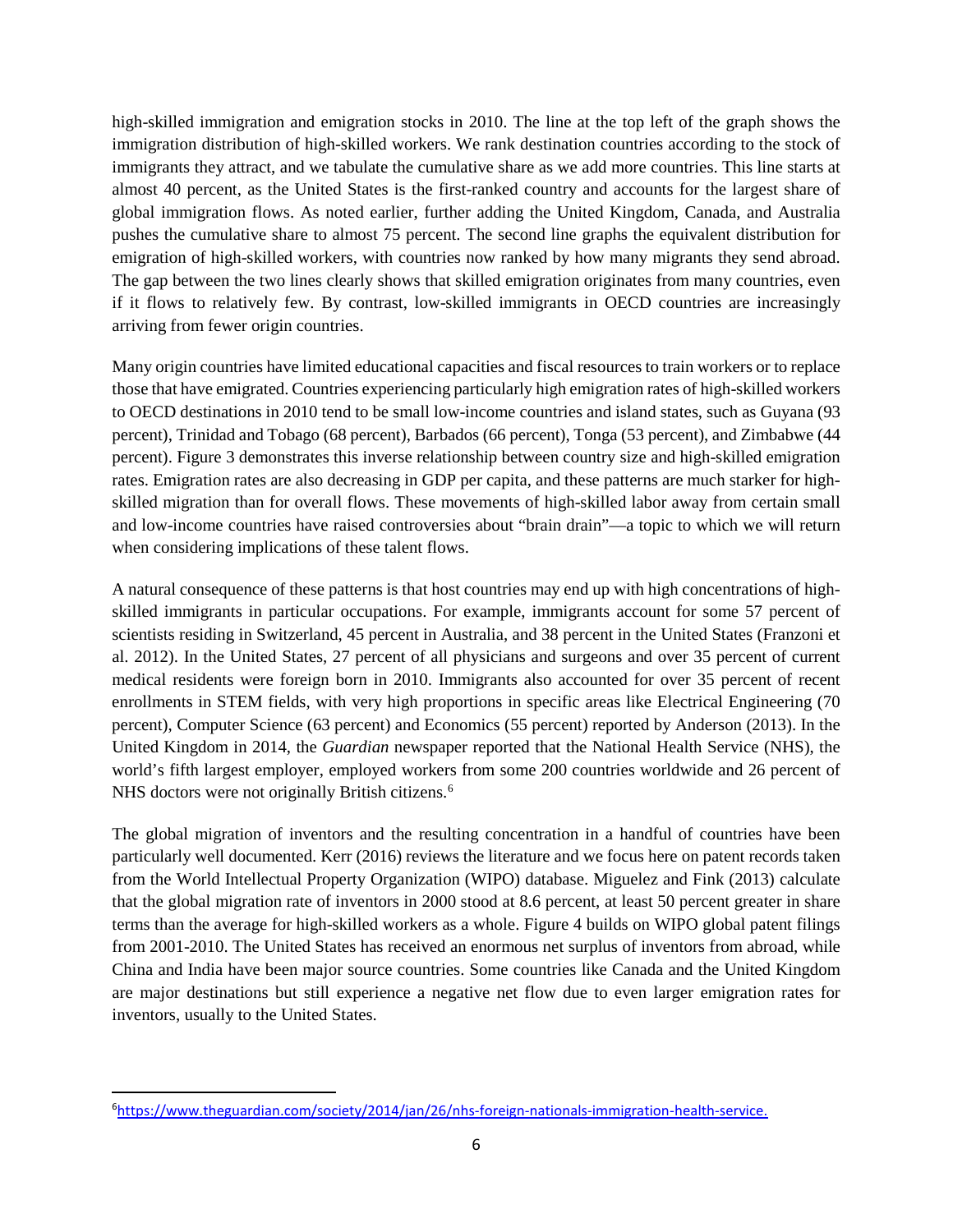Similarly striking levels of immigrant concentration are evident in sports, where global outliers in terms of talent and income are the norm. Spectators in the English Premier League, the most popular and profitable soccer league in the world, have now witnessed the fielding of players from 100 different nationalities during the 2013-14 season. As of 2015, the English Premier League featured more players of different nationalities than any other league in Europe, followed by Germany's Bundesliga (55 nationalities), Italy's Serie A (51), Spain's La Liga (50) and France's Ligue 1 (48). The highest-quality players in the world are typically concentrated in the top teams within the top flights, suggestive of increasing returns and productivity spillovers.[7](#page-8-0) This pattern is similar to top academic departments where we observe aboveaverage diversity, when compared to other employers. Furthermore, these patterns have long-term implications. Both soccer clubs and academic departments train the next generation of players/academics, leading to further agglomeration within the upper tail and reinforcing existing distributional patterns and inequalities. We turn next to the factors behind these migration flows.

#### **Drivers and Consequences of Skilled Migration**

The core theoretical framework for studying human capital flows dates back to at least John Hicks (1932), who noted that "differences in net economic advantages, chiefly *differences in wages*, are the main causes of migration." The standard textbook model (Borjas 1987, 2012) used to explain the self-selection of immigrants by skill level is typically built on the Roy (1951) model. One can explain certain aspects of current high-skilled migration patterns using this model. For example, the United States has a very wide earnings distribution and low tax levels and progressivity, especially compared to most source countries, including many high-income European countries. As a result, we can see why the United States would attract more high-skilled migrants, relative to low-skilled migrants and relative to other high-income countries. It is also clear within this framework why demand for migration from developing economies is substantial, as their wage levels sit completely below those in advanced countries at all skill levels.

A more complete explanation of the causes and consequences of migration patterns of high-skilled labor requires adding multiple ingredients beyond the textbook model. Key factors include the importance of location, which in turn reflects institutional and educational differences across countries, productivity spillovers, agglomeration effects and how both workers and employers interact with these differences.

Geographic locations provide different levels of access to financial and physical capital, technology, complementary institutions and workers, which all impact the quality and productivity of the available jobs (Moretti 2012). Moreover, many high-skilled occupations show agglomeration effects, where an individual worker's productivity is enhanced by being near to or working with many other skilled workers in similar sectors or occupations. Indeed, in the presence of agglomeration effects, high-skilled migration need not diminish the returns to skills. In fact, due to agglomeration effects, a surge of high-skilled migration

<span id="page-8-0"></span><sup>&</sup>lt;sup>7</sup> Simply put, Neymar's productivity would probably be significantly lower without Messi or Suarez! One author of this piece confesses to not understanding one word of the football (soccer!) analogy. American readers may find it useful to consider the overwhelming concentration of basketball and hockey talent in US-centered leagues. In 2016, every team in the National Basketball Association had at least one player born outside of America. Since 1991, international players in the NBA have increased four-fold to over 100 and were drawn from 37 countries in the 2014- 15 season.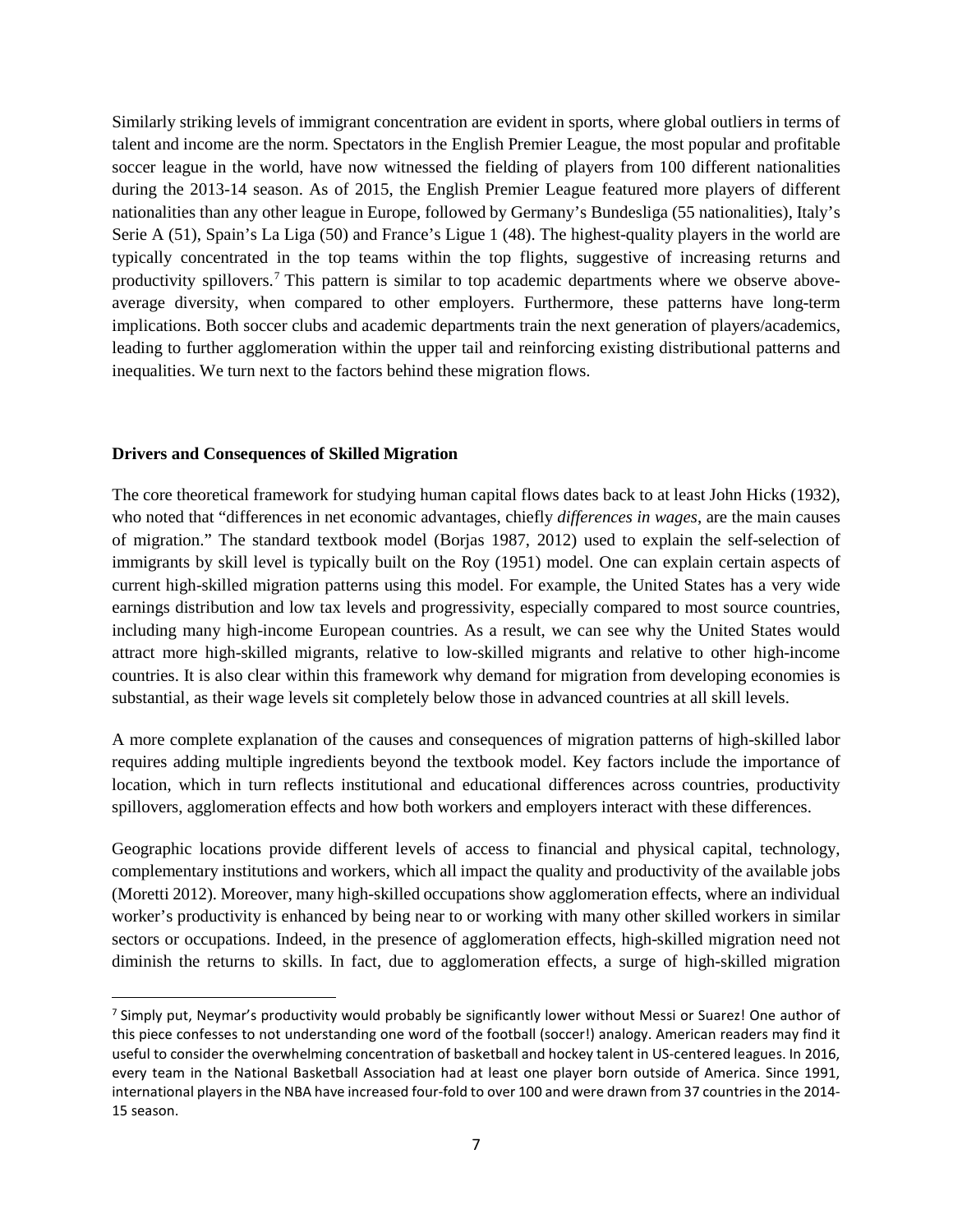increases the incentive for other high-skilled workers to migrate to the same location. In the simplest terms, the huge concentration of actors and actresses in Hollywood only heightens the migration of aspiring talent to it, especially for the very talented.

At the core of this clustering process is trade in products and services. Continuing with the last example, Hollywood studios compete with each other globally; their market is not limited to Southern California. This is quite different than neighboring supermarkets, for example, which compete for the same local consumer base. Thus, there is no inherent limit as to how many studios can physically exist in Hollywood. On the contrary, new migrants encourage the employment of others through establishing new studios or expanding existing production. Furthermore, thick local markets for skilled labor can allow specialization that helps Hollywood studios compete better globally. High-skilled immigrants like Christian Bale, Audrey Hepburn or Natalie Portman allow native actresses and actors to specialize and become more productive, creating better products for worldwide consumption. Moreover, the agglomeration of activity in a specific location allows larger scale for complementary specialized inputs and providers such as legal counsels, voice trainers and costume makers.

Another issue is that a substantial share of high-skilled migration is connected, at least initially, to differences in educational opportunities. Many "skilled immigrants" arrive with only raw talent and ambition, with the aim of improving their human capital level through formal schooling or by learning on the job. This is clearly a factor in the prominence of the four leading Anglo-Saxon countries as destinations. These four countries host 18 of the top 20 and 69 of the top 100 universities globally, as ranked by Academic Ranking of World Universities (the 2016 rankings are available at http://www.shanghairanking.com/ARWU2016.html).[8](#page-9-0)

Moreover, schooling can provide an important entry point into desired labor markets for talented individuals (Rosenzweig 2006; Grogger and Hanson 2013). Kato and Sparber (2013) show how declines in the availability of high-skilled visas made American universities less attractive to foreign students, in terms of the number of foreign applicants and also the quality of those applicants as measured by SAT scores, compared to a handful of sending countries that were not impacted by the policy shift. Similarly, foreign students, mostly from East and South Asian countries, make up almost a quarter of the student population in Australian universities and easier entry into the Australian labor market is often cited as one of the key factors in their location choices. At later points in the educational process, Bound et al. (2015b) describe the use of graduate education in US universities to obtain access to the US labor market, and also the buffer that additional education can provide until a labor market match is realized.<sup>[9](#page-9-1)</sup>

<span id="page-9-0"></span> <sup>8</sup> Interestingly, different types of graduate education display varying geographic concentrations. A recent *Financial Times* ranking of business schools included institutions from nine countries among the top 30 schools, with only 14 of the top 30 programs in the United States. Even among the top 15 business schools, seven countries are represented [\(http://rankings.ft.com/businessschoolrankings/global-mba-ranking-2016\)](http://rankings.ft.com/businessschoolrankings/global-mba-ranking-2016). By contrast, the ranking of Amir and Knauff (2008) for economics PhD programs features only four countries, with the United States accounting for 24 of the top 30 departments and the United Kingdom accounting for an additional four programs. These rankings use different methodologies, so the comparisons are not precise, but the stark differences are worthy of further study.

<span id="page-9-1"></span><sup>9</sup> These channels are, of course, tightly connected and build upon each other. Exceptional students are attracted to the frontier of knowledge creation, where they can themselves contribute throughout their careers to further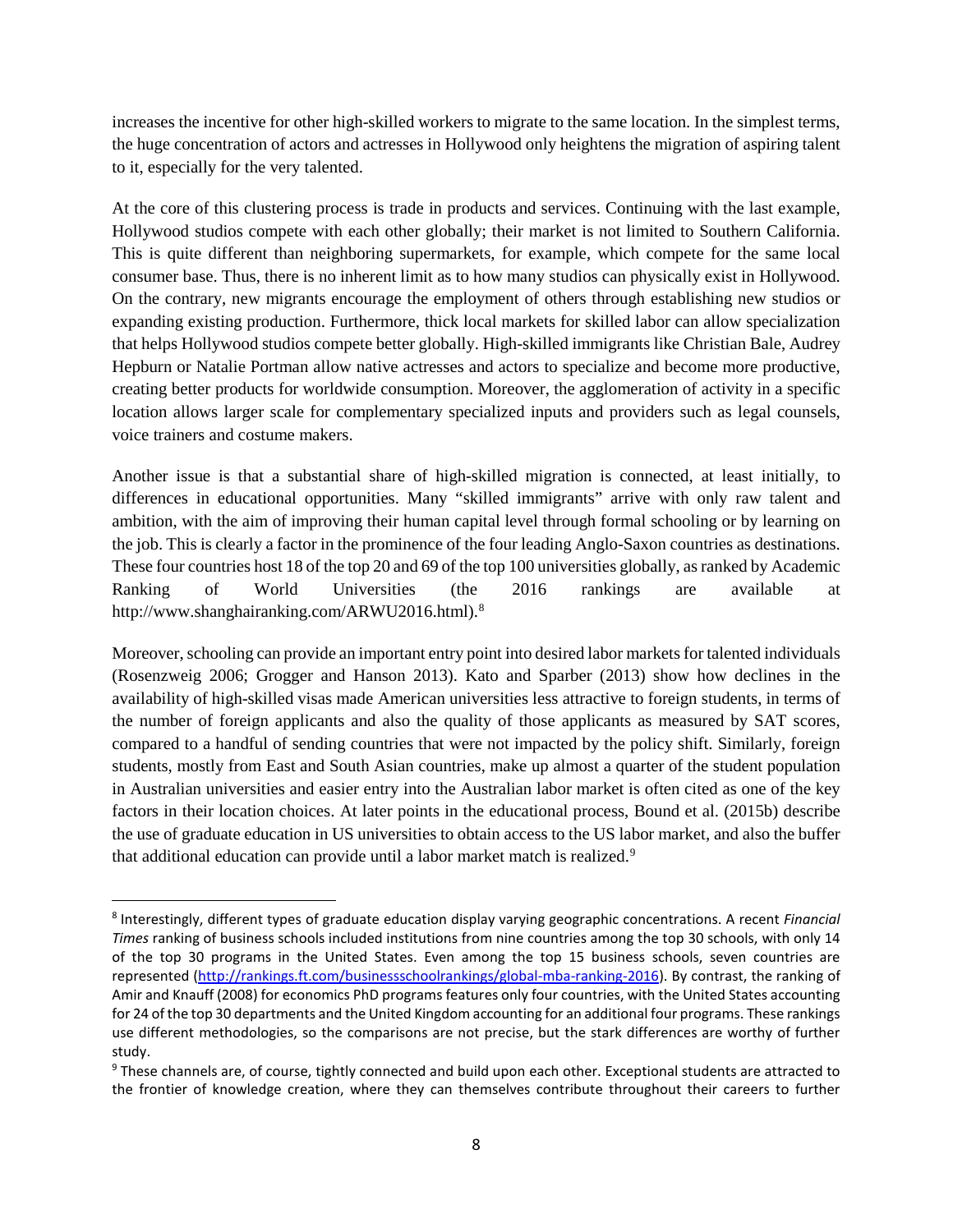Even when a labor market match occurs for skilled migrants, there is a substantial possibility of return migration—although the rate seems to vary across skill sub-groups. The data on the subject remain limited with OECD (2008) representing an extensive effort to compile the currently available information. This report shows that 20-50 percent of immigrants leave within five years of arriving, depending on the corridor and the time period. These levels are consistent with historical patterns; for example, Bandiera et al. (2013) find that over half of the migrants who came to the United States during the age of mass migration in the late 19<sup>th</sup> century returned home. Another common yet overlooked pattern is transit migration where migrants move from one destination to another. For example, close to 15 percent of the high-skilled migrants in the United States actually arrived from a country different than their place of birth (Artuç and Özden 2016). This is especially common among migrants from developing countries who face high entry restrictions to the United States. In order to circumvent these policy barriers, they migrate to countries like the United Kingdom (for South Asian migrants) or Australia (for East Asians) and then move to the United States.

In some settings, high-skilled immigrants have been found to be more likely to return home than low-skilled migrants (Bijwaard and Wahba 2014).<sup>[10](#page-10-0)</sup> Immigrants who decide to return to their home country tend to do so within a reasonably short time period (OECD 2008), and the likelihood to return has been connected to economic conditions (for example, Bijwaard et al. 2014), the difficulty of obtaining permanent residency or citizenship, and the ease of moving across national borders (Gundel and Peters 2008). Another pattern is that the relationship between return and skill levels is non-monotonic. While high-skilled workers are more likely to re-migrate as a group, those at the very highest skill levels are often less likely to do so. For example, the OECD (2008) calculates that the United States retains about 65-70 percent of those who studied for a doctorate at the five-year mark after receipt of degree, higher than university graduates. Several comparative studies show in diverse settings that those with a PhD or high productivity levels are less likely to return migrate than other skilled workers (Finn 2007; Gibson and McKenzie 2009; Harvey 2009; Gaule 2014).

Another factor driving skilled labor migration is that many multinational companies require their executives to work in overseas positions as a prerequisite for senior leadership positions, in part because global opportunities account for the majority of such firms' long-term growth (Kerr et al. 2015a). The scale and growth of workforces within multinational firms are often underappreciated in the migration literature. Global companies like IBM, General Electric, and Siemens, however, usually have at least half of their workforce employed outside of their headquarter country. Prominent firms with immigrant chief executive

 $\overline{\phantom{a}}$ 

innovations within and outside of academia. Even if pursuing purely commercial activities, these migrants can continue to promote the system through tax revenues, creating robust labor markets for graduating students. If a location starts to lose its frontier advantages, however, it may then become less attractive to future generations, which in turn further distances it from other attractive choices.

<span id="page-10-0"></span><sup>&</sup>lt;sup>10</sup> Germany loses about 50 percent and Netherlands as many as 60 percent of foreign students coming to complete a degree within five years of graduation (Bijwaard 2010). Gundel and Peters (2008) find that high-skilled immigrants are more likely to re-emigrate from Germany. Pohl (2006) argues that a large share of high-skilled migrants exhibits short staying patterns, but once controlling for a number of other factors the average high-skilled migrant is actually less likely to leave. Dustmann and Weiss (2007) use the British household panel and find that outmigration causes the remaining immigrant pool in the United Kingdom to become less skilled over time. In Canada, all immigrant groups display high re-emigration rates, but those arriving in the skilled class and business class were most likely to leave again (Aydemir and Robinson, 2008). Dustmann et al. (1996) review policies related to return migration in Europe.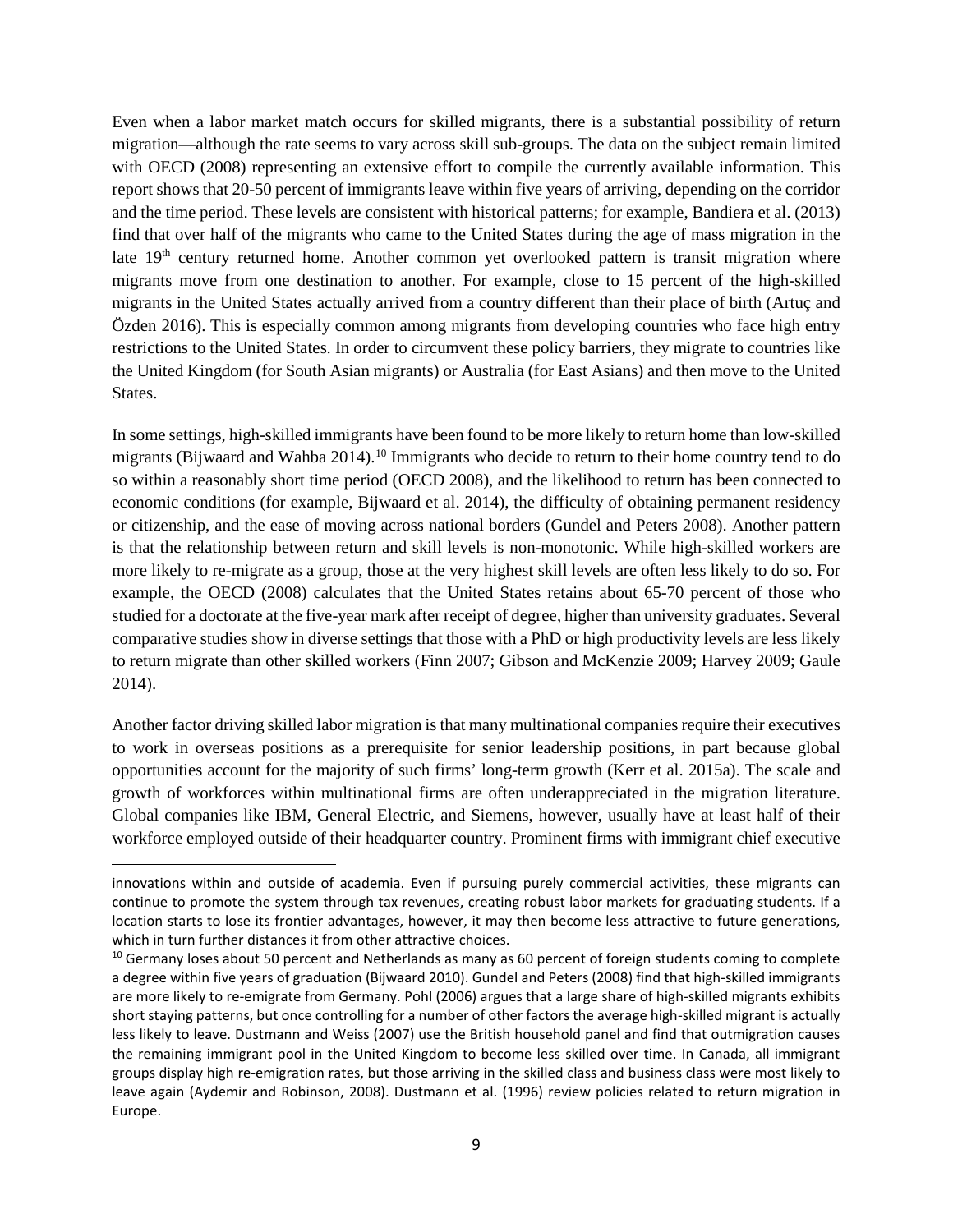officers are not limited to high-tech (such as Google and Microsoft) but include many traditional firms such as Alcoa, Clorox, Coca-Cola, Dow Chemical, McDonalds, Pepsi and Pfizer. While unskilled workers are often drawn from the local labor forces within the country of operation, high-skilled staff and especially senior managers are frequently transferred within the firm throughout their careers. In other cases, many large high-tech companies send recruiting teams to engineering schools in India and other developing countries. Given the large absolute numbers of students that are graduating abroad in countries like China and India (Freeman and Huang 2015), this traditional flow is quite likely to continue for some time.

One tangible outcome of this process is the rise of global collaborative teams for inventive work (Miguelez 2016; Kerr and Kerr 2015), which is well documented in patent filings and thus provides a source of data for studying certain effects of migration. For example, Branstetter, Li and Veloso (2015) document that the majority of China's patents filed with the US Patent and Trademark Office come from multinational firms expanding into China and often taking US-based inventors along to facilitate the entry. Foley and Kerr (2013) more broadly show how the ethnic composition of US multinational firms can shape their foreign investment activity. This builds on earlier work concerning business networks and skilled migration (for example, Docquier and Lodigiani 2010; Kugler and Rapoport 2011), and Hovhannisyan and Keller (2015) relatedly connect high-frequency business travel to innovation outcomes.

#### **Some Implications**

Global integration is generating ever-greater returns for matching talent with the right job or opportunity. The implications of these global talent flows are profound, touching everything from business to politics, to religion to culture to entertainment. From this sea of potential topics, we briefly discuss a few insights with implications for understanding the role of immigration policy and the future patterns of high-skilled migration. Kerr (2016) provides a longer review and more references for the issues highlighted below.

First, recent work confirms the importance of location for enhancing the productivity of skilled migrants (for example, Clemens 2013; Kahn and MacGarvie 2016), which is a critical first step towards connecting talent flows to higher worldwide productivities. Researchers are beginning to trace some of the details and nuances of how this occurs. With Fulbright scholars, for example, the productivity differences of individuals are mainly between advanced and developing economies, versus differences between the United States and other advanced economies. In other settings, the importance of location becomes more acute. More than half of the entrepreneurs in Silicon Valley are immigrants, and their productivity in global entrepreneurship depends upon the narrower geographic network to which they belong. The European Union offers a case study that should be a fruitful subject for research, given that it has removed restrictions on internal migrant flows imposed by individual countries. And Brexit potentially offers a case study in the opposing direction.

Second, a substantial avenue of recent research has focused on the extent of the net innovation and productivity gains realized in receiving countries from the talent inflows, with the United States being the most studied case. This work is often framed in the themes of endogenous growth literature similar to Jones (1995). The empirical evidence remains debated. Studies exploiting long-horizon and spatial variation in high-skilled immigration often find results consistent with immigrants boosting innovation and productivity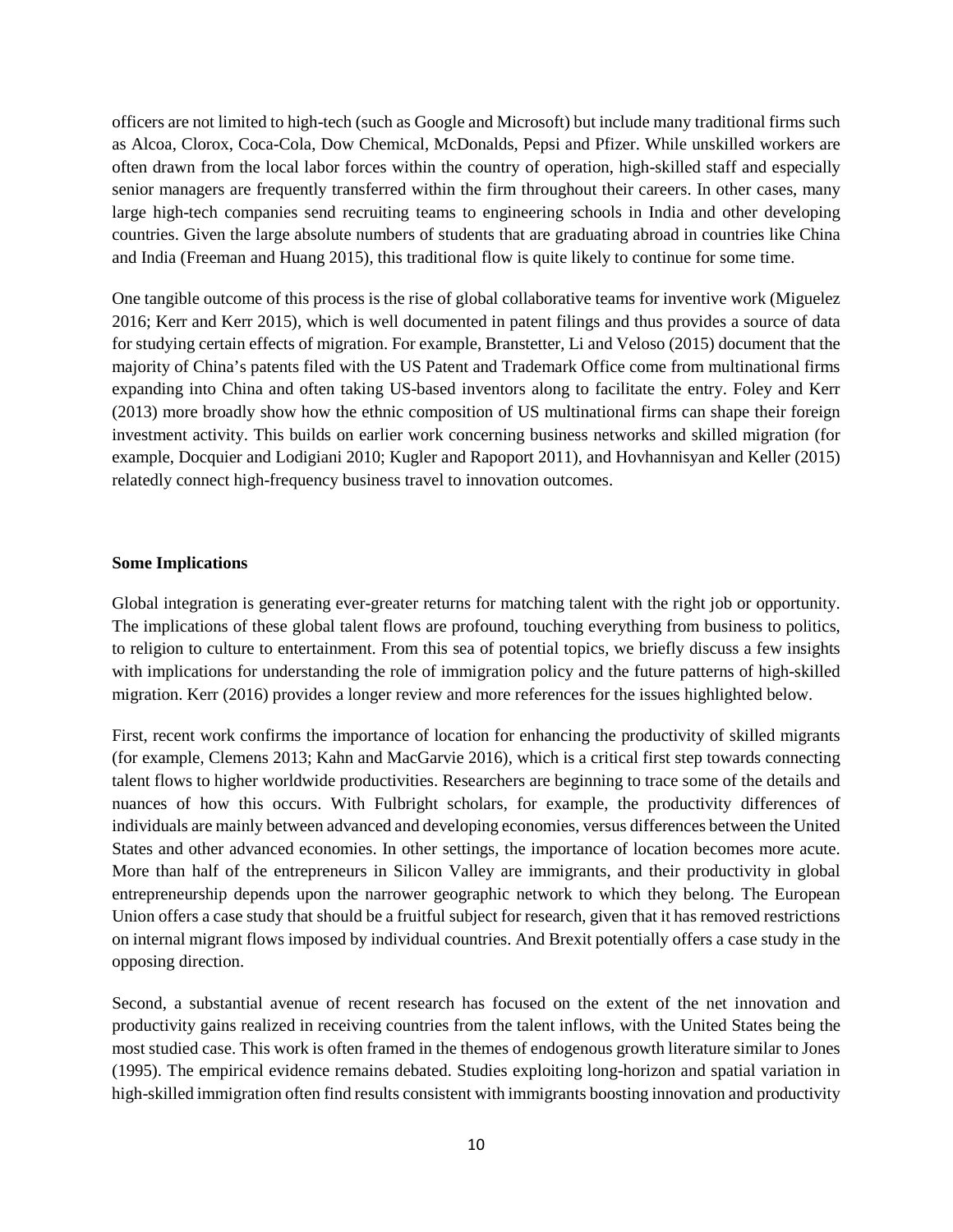outcomes. [11](#page-12-0) Conversely, other studies suggest immigrants mostly displace natives to yield a zero net benefit. [12](#page-12-1) Outside of the United States, positive net impacts are observed in several European countries for national diversity on innovation.<sup>[13](#page-12-2)</sup> Our perspective is that the weight of the evidence points to high-skilled immigrants boosting innovation and productivity—mainly through the increased quantity of skilled individuals pursuing innovative work—and we are sure this debate will persist for some time.

Researchers, following studies like Peri and Sparber (2011), are now developing a deeper understanding of the types of skills that port well across countries (such as STEM, computer programming, and academic research) and the underlying traits of these skills (such as weaker dependence on local culture and language, limited returns to local experience). Developing this granularity has helped researchers better identify and interpret wage and employment implications of high-skill mobility on native workers. To illustrate, imagine a scenario in which high-skilled migration pushes American engineers to leave their occupations. Instead, those Americans move to marketing, where they receive a substantially higher wage and, more importantly, they work together with the migrant engineers. Does this scenario present the negative consequences of migration, with Americans crowded out of engineering jobs? Is it a story of a positive complementarity, in which migration allows immigrants and natives to specialize in occupations based on their comparative advantages and increase their joint productivity? Or perhaps without the presence of foreign engineers, the engineering work would have shifted abroad and Americans would have moved to marketing anyway, but perhaps would be less productive due to geographic distance from the engineering staff now abroad? These implications are not easy to assign and will be a focus of impactful research ahead.

Finally, skilled migrants serve as effective conduits for many forms of multi-directional exchange in a networked world: trade, foreign direct investment, finance, knowledge, technology, cultural norms and political views (for example, Parsons and Winters 2014; Saxenian 2002, 2006). Terms like "brain drain" and "brain gain" are now used to label settings where the gains to the sending country from migration fall short of or exceed the costs (for a review, see Docquier and Rapoport 2012). With respect to productivity development, analyses like Kerr (2008) and Agrawal et al. (2011) document that countries gain access to technical information from their overseas community, but there is substantial heterogeneity in the strength of these connections and the types of transfers facilitated. Thus, there is no one-size-fits-all answer here. Moreover, to develop informed cost-benefit analyses, we need much greater insights into where migrating individuals were trained, who funded the training, what other opportunities looked like (for example, Bhagwati 1976; Beine et al. 2007; Özden and Phillips 2015), and the full range of multidimensional exchanges that are facilitated.

#### **Policies and Gatekeepers**

A wide array of factors leads countries to restrict migration, including political, cultural and even philosophical motivations. One might question why high-skilled migration should ever be restricted, even if there are justifications for broader regulations of low-skilled flows (for example, Clemens 2011). The

<span id="page-12-0"></span><sup>&</sup>lt;sup>11</sup> For example, Hunt and Gauthier-Loiselle 2010; Kerr and Lincoln 2010; Stuen et al. 2012; Moser et al. 2014; Kerr et al. 2015b; Peri et al. 2015; Ghosh et al. 2016.

<span id="page-12-1"></span><sup>&</sup>lt;sup>12</sup> For example, Matloff 2003; Hira 2010; Borjas and Doran 2012; Doran et al. 2014; Bound et al. 2015a.

<span id="page-12-2"></span><sup>&</sup>lt;sup>13</sup> For example, Ozgen et al. 2011; Bosetti et al. 2013; Parrotta et al. 2014; Breschi et al. 2014, 2015; Nathan 2015.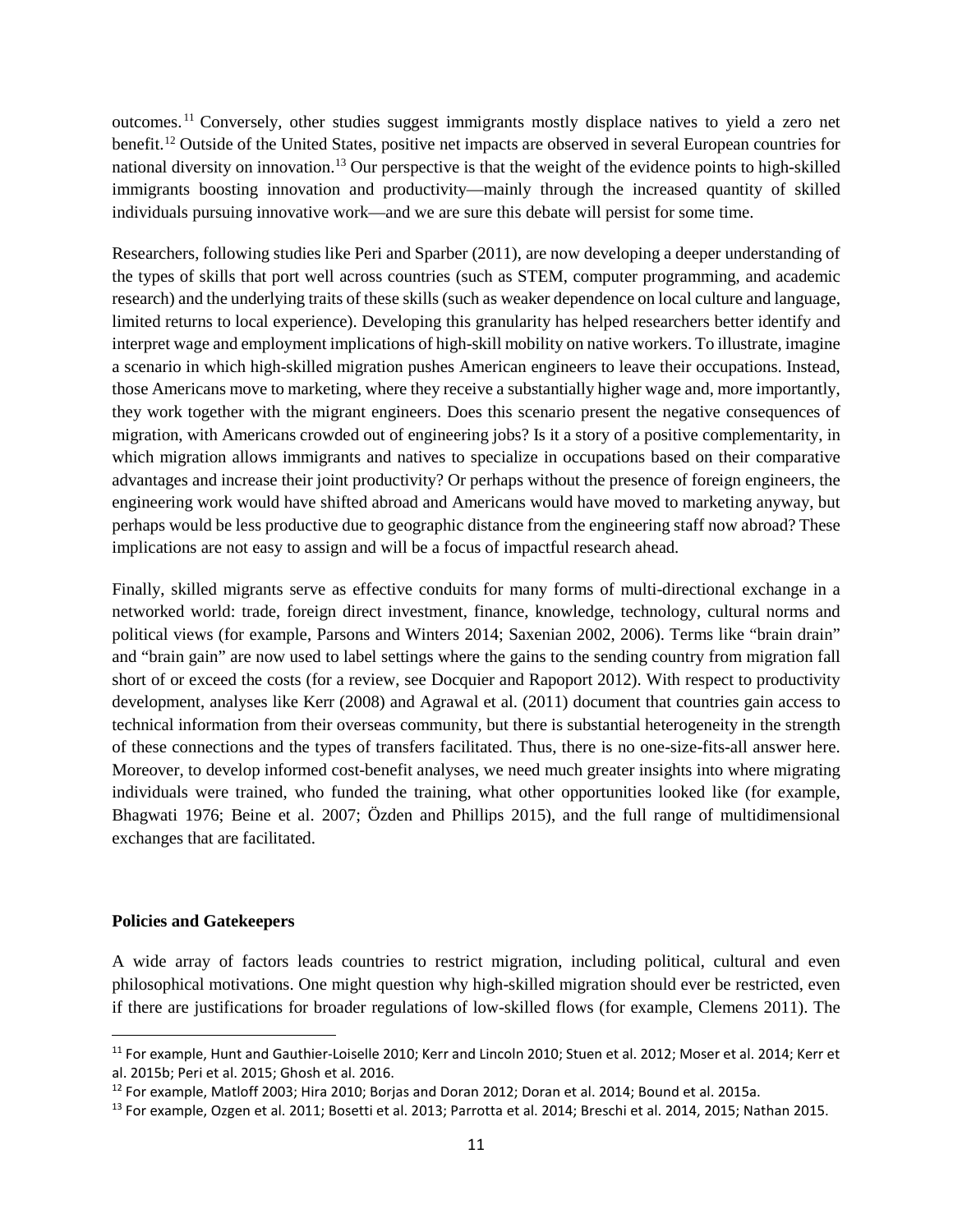primary economic arguments in favor of restrictions on high-skilled migration center on possible adverse wage and employment effects on skilled native workers, as argued in Borjas and Doran (2012), Doran et al. (2014) and Bound et al. (2015a). Another argument is that governments may want to limit the volatility of migration flows that might accompany and possibly amplify ups and downs of the cyclical labor markets characterized by technology booms and busts. Finally, national security concerns are proposed as reasons to restrict the employment of high-skilled immigrants in certain key industries or with certain sensitive technologies.

Advocates for flexible migration policies for high-skilled labor alternatively point to how skilled immigrants can benefit native workers through complementary skills, through the agglomeration effects generated by a dense cluster of skilled workers, or through the labor demand that results from immigrant entrepreneurship and innovation. These views are as passionately held as those who argue against immigration, and many advocates of greater skilled migration to the United States have adopted the phrase "national suicide" to characterize the current US restrictions on skilled inflows. More broadly, fostering and strengthening skilled immigration is often a prominent pillar in the economic development strategies of countries. In the 2013 World Population Policies report, 40 percent of countries reported policies to raise immigration of high-skilled workers, a large increase from 22 percent in 2005.

There are two broad policy approaches used by countries to select high-skilled individuals, although as we discuss later, most countries display elements of both. The first approach is points or merit based and is often referred to as supply-side policies to migration, since it focuses on screening of individual applicants for admission. The second conceptual model is an employer-driven system. This is also described as a demand-side approach since it places emphasis on firms selecting skilled workers to admit into the country.

Canada and Australia are prominent examples of countries that implement points-based systems for skilled migration. These programs select individuals based upon their observable education, language skills, work experience, and existing employment arrangements. Each factor is weighted by a formula and online calculators often help migrants evaluate their characteristics for seeking a skilled work visa.[14](#page-13-0) In the Canadian example, migrants need to collect 67 points across six categories. In terms of education, for example, 15 points are awarded for one-year post-secondary diploma, trade certificate or apprenticeship, compared to 25 for a doctorate degree. With regards work experience, six or more years of applicable experience receive 15 points, compared to 9 points for just one year of experience.

The points-based approach offers an explicit statement of migration priorities for public debate thereby generally leading to stable immigration processes over time. Yet it also has certain disadvantages. Establishing and adjusting an optimal weighting scheme over time is hard and multi-year queues for applicants are possible. The screening process needs to catch migrants who are exaggerating or misrepresenting their qualifications, and there is some scope for adverse selection if those with few other migration options are otherwise attracted. Talented migrants may also find themselves underemployed after their arrival due to lack of demand for their skills, with the typical anecdote being a nuclear physicist who is driving a taxi due to lack of better opportunities. It could be argued that the underemployed migrant is still better off, as revealed by their continued stay in the host country; however, this underemployment often

<span id="page-13-0"></span><sup>&</sup>lt;sup>14</sup> For Canada, it is described at [http://www.immigration.ca/index.php/en/who-qualifies-for-canadian](http://www.immigration.ca/index.php/en/who-qualifies-for-canadian-immigration-under-the-skilled-worker-program)[immigration-under-the-skilled-worker-program.](http://www.immigration.ca/index.php/en/who-qualifies-for-canadian-immigration-under-the-skilled-worker-program)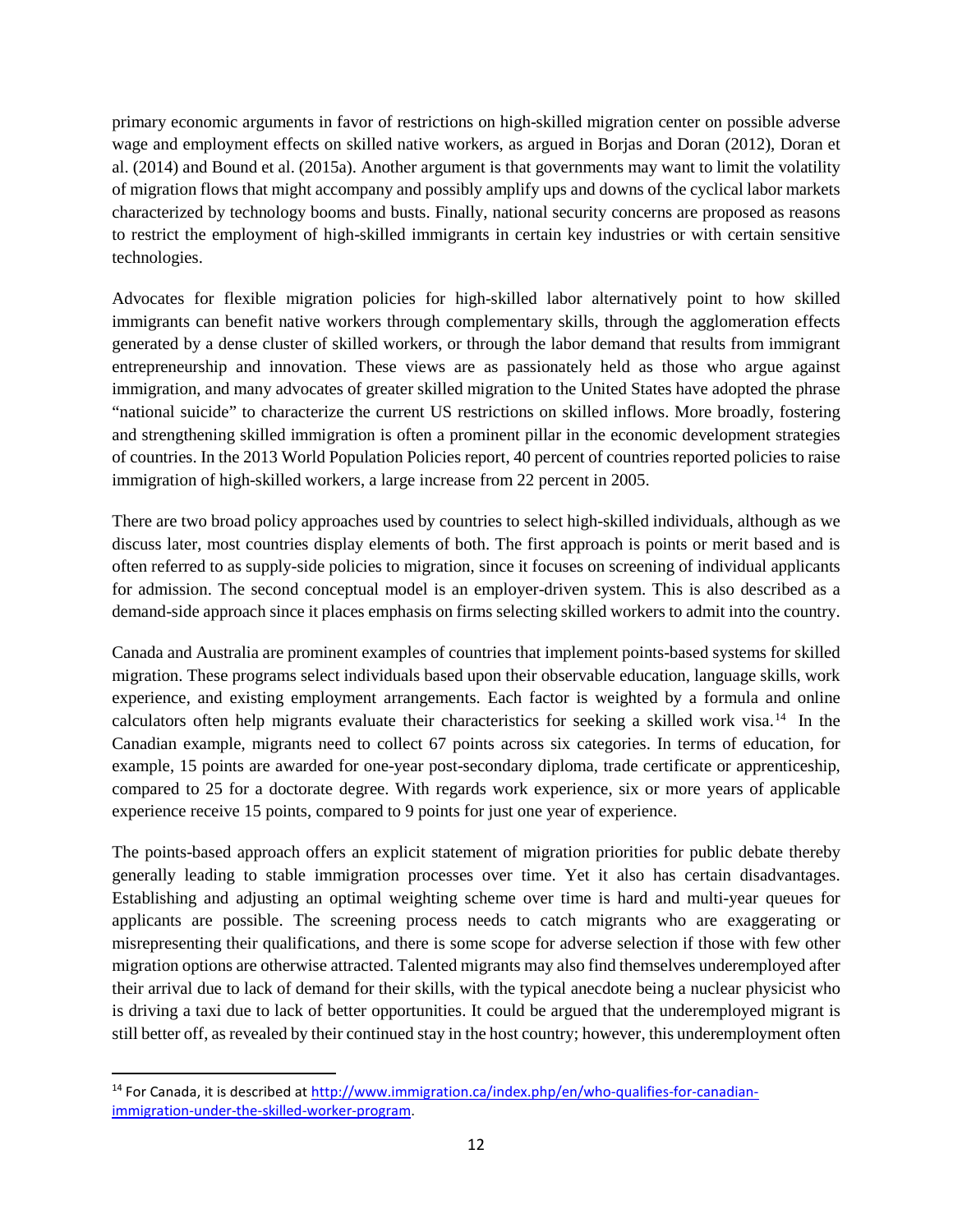indicates the country did not realize the benefits of migration it sought. There may be public sector costs of the migration (for example, schooling of children) that are not covered by the tax receipts generated, and employers would have preferred someone further back in the queue.

The United States is the most cited example of a country that uses an employer-driven program for highskilled immigration, with the H-1B and L1 visas as primary categories (Kerr et al. 2015a). The H-1B visa allows US companies to temporarily employ skilled foreigners in "specialty occupations," defined to be those demanding application of specialized knowledge like engineering or accounting. The visas are popular in part due to their "dual intent" feature, which allows for the firm to also petition for permanent residency on behalf of the worker. Virtually all H-1B holders have a bachelor's degree or higher and about 70% of the visas in recent years went to STEM-related occupations. India is by far the largest source country, accounting for about two-thirds of H-1B recipients in recent years. Visas are valid for three years and can be renewed once. Since 2004, the cap on new visa issuances has been 85,000, with 20,000 of these reserved specifically for advanced degree holders. Inclusive of renewals, 117 thousand H-1B visas were issued in fiscal year 2015 on a "first come, first served" basis. To protect domestic workers, firms are required to pay the visa holder the higher of the prevailing wage in the firm for the position, or the prevailing wage for the occupation in the area of employment. The mean annual starting compensation for a new H-1B worker was \$75,000 in 2014[.15](#page-14-0)

The L1 visa allows temporary migration of employees of an international company with offices in both the United States and abroad. The migrant must have worked for the company abroad for at least one of the previous three years before coming to the United States. The duration of these visas is set on a bilateral and reciprocal basis with foreign countries, with renewals and extensions allowing a maximum stay of seven years. The L1 visa also allows dual intent application for a green card. Inclusive of renewals, 75 thousand L1 visas were issued in fiscal year 2015. As a third category, O1 visas for migrants with recognized extraordinary ability numbered about 9 thousand for fiscal year 2015. There are no specific numerical limits for these categories.

In employment-based regimes, labor markets, via employers, play a more direct role in determining the level and composition of skilled migration flows. A distinct advantage of this approach relative to the points-based approach is that employers choose whom they want and immigrants have a job upon arrival. This employer-employee match is guaranteed to connect the immigrant talent with a productive and commensurate job. Perhaps the largest liability of a quota-based program is its inherent potential to limit employers in the productive uses that they can make of talent workers. If the quota is set too low and agglomeration economies are strong, constrained employers will not be able to hire the foreign talent they desire and this will lower productivity growth and concomitant demand for native workers. In some years, including fiscal year 2016, applications for H-1B visas outstrip the available annual quota within a couple of days of the opening of the process.

<span id="page-14-0"></span><sup>&</sup>lt;sup>15</sup> Universities and colleges are the other important gatekeepers through their selection of individuals for the F1 (student) or J1 (exchange visitor) visas. Inclusive of renewals, 385 and 321 thousand F1 and J1 visas were issued in fiscal year 2015, respectively. While these visas do not offer long-term employment, US firms often recruit graduates of US schools using visas like the H-1B. 45 percent of new H-1B visas in fiscal year 2014 went to applicants already present in the US, which includes school-to-work transitions.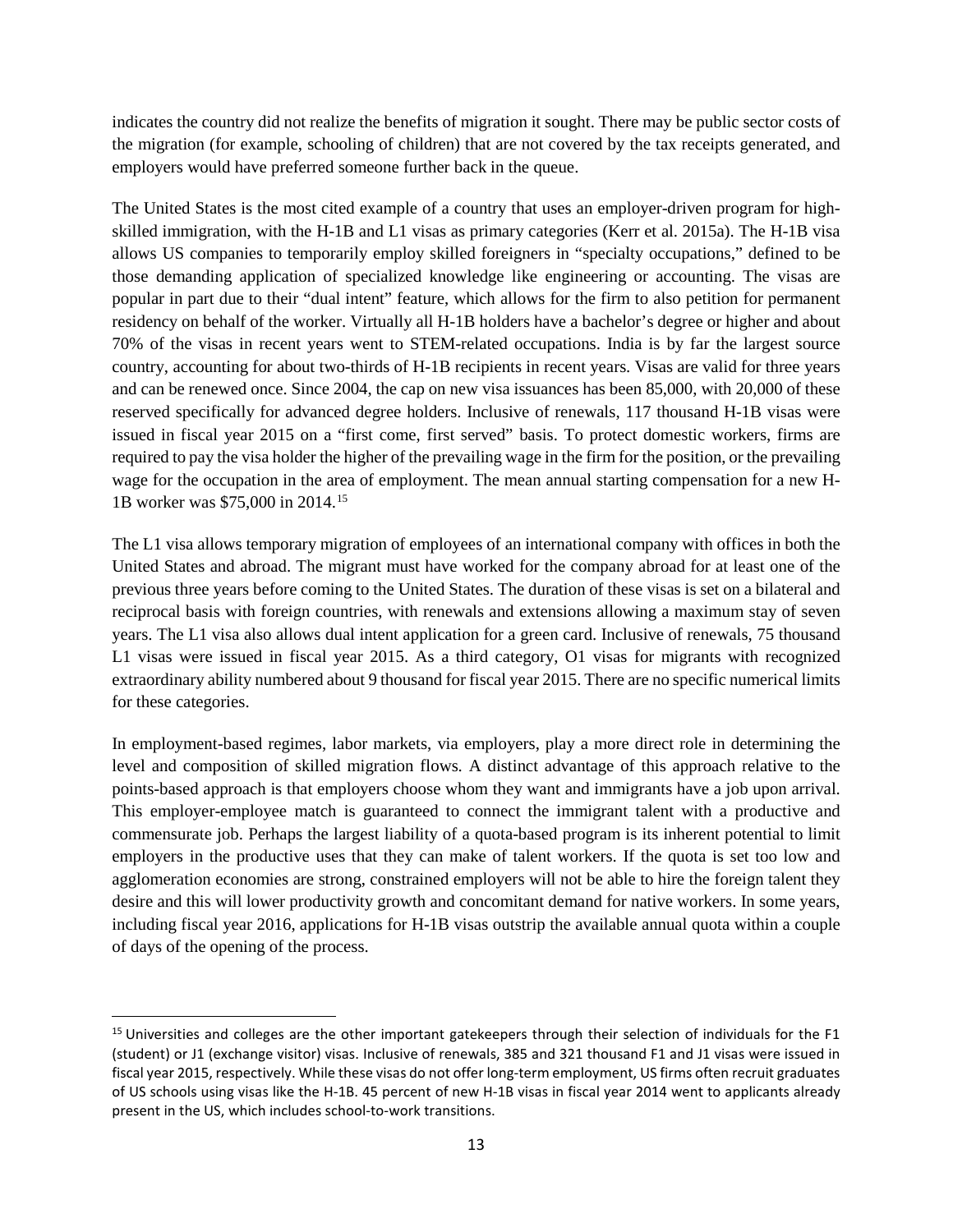More broadly, the centrality of employers in this approach can lead to certain disadvantages. First, firms may use the program for purposes that are not in line with the intentions of the government. For example, US policymakers intended the H-1B program to be used by companies to find workers for specific highskilled jobs. Yet a large share of H-1B visas in the past decade have been granted to Indian outsourcing firms that have realized the program can be used to temporarily bring their workers from India to the United States. This was not the goal of the program! Independent of the impacts of outsourcing, this diversion makes it more likely the program will find itself constrained for its original intent. Second, demand for visas under the employer-driven programs can show high volatility. For example, the share of H-1B visas going to computer-related occupations has fluctuated between 25 and 80 percent over the course of a few years during the last two decades. While this volatility signals the responsiveness of the program to underlying labor market conditions, one can also imagine negative consequences, such as taking the steam out of the job market for recent college graduates who have invested several years in a field of study that was hot earlier. Third, unlike points-based programs, the migrant in an employment-driven system is more tied to the sponsoring firm, at least for a period of time, and may be in a weak negotiating position, similar to a modern day "indentured servant."

Overall, the features of the two systems do not yield a clear absolute winner, and most real-world regimes combine different features of points-based and employment-driven systems. Superstar talent rarely competes for H-1B visas, for example, but instead gains direct access to the United States through O1 temporary visas for extraordinary ability and direct green card applications of the EB-1 level for those with even more exceptional talent. Both of these categories are always in surplus. In effect, the US operates a points system for individuals with truly exceptional talents such as Nobel Prize winners, superstar athletes and musicians (Rosen 1981). Coming from the other direction, countries with points-based approaches have added weights to whether the applicant has a verified job and developed two-step processes that include points-based screening followed by sponsorship roles. Broadly speaking, it appears the overall shift is towards demand-driven elements and away from pure points-based programs (National Academies 2016), thereby prioritizing migrants' employability over a more flexible notion of human capital. In a rare crosscountry comparison, Czaika and Parsons (2015) find evidence in favor of the efficiency of supply-driven criteria, and future research should further quantify the impacts of these policy design choices.

Moreover, it's important to remember that while there are important *de jure* differences in policies regarding high-skilled immigration, *de facto* differences in implementation or outcome may be much smaller. Many talented and motivated individuals often find their way to the countries they want to move to, even if it means marrying an American (two authors of this paper possibly offering an example!). Immigration systems are quite complex, with rules on admissions for temporary migration, selections for permanent residency and ultimately citizenship pathways impacting skilled worker choices. The United States, for example, gives priority to family reunification rationales for obtaining permanent residency compared to employment-based objectives, making the US' permanent residency policy tilted towards lower-skilled groups relative to those of other advanced countries. That said, temporary visas allow many skilled migrants into the United States for work, who then queue for permanent residency and are allowed to stay in the country until their case is finalized. Moreover, the United States derives advantages from the demand for high-skilled migration to the United States. Hunt (2011) compares different US entry routes and finds subsequent productivity and innovativeness to be highest for those entering directly for work or advanced schooling categories.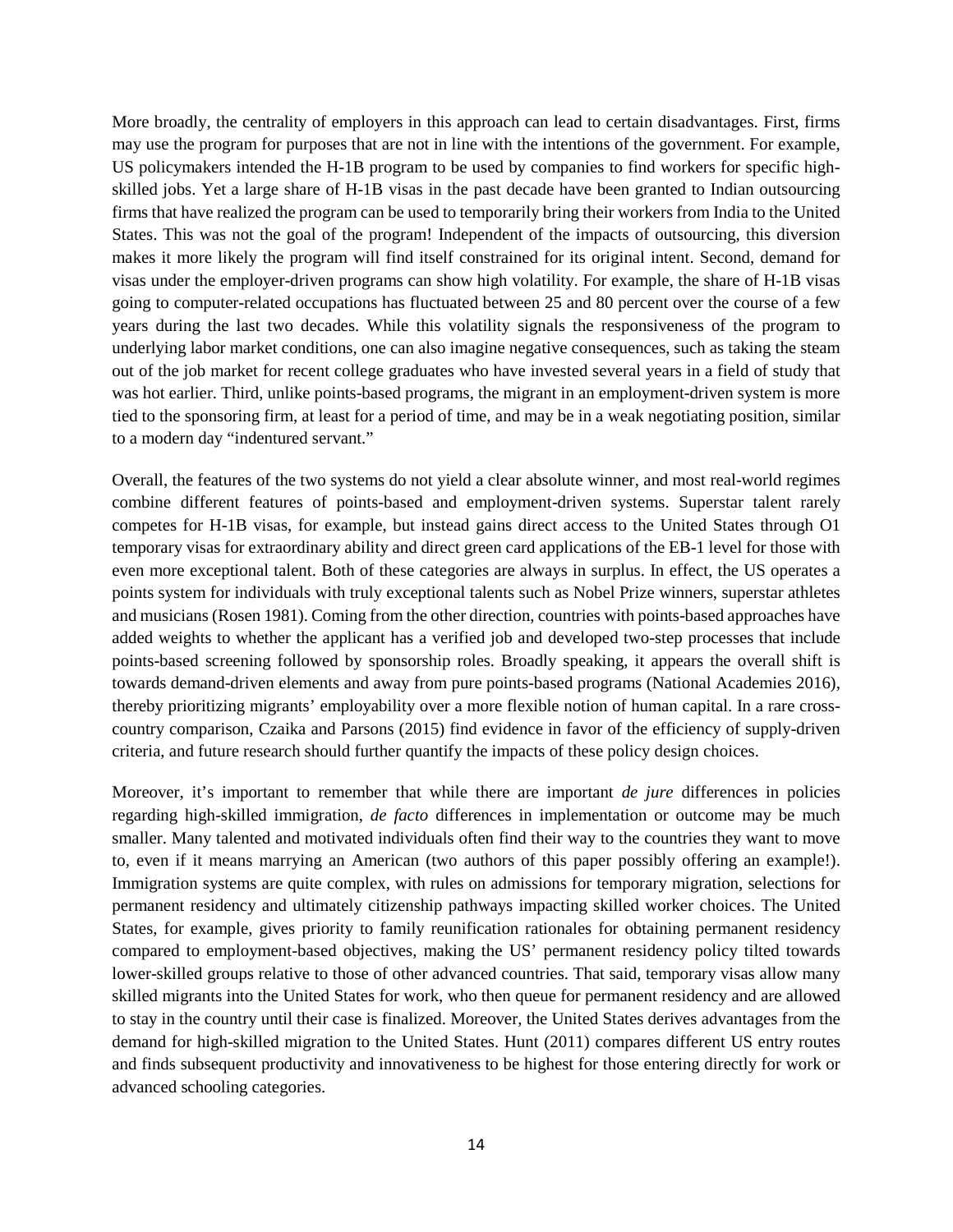When it comes to talented foreigners, a number of countries not only remove restrictive visa regimes, but implement recruiting programs. Chile has received a lot of attention for its Start-up Chile program that pays foreign entrepreneurs to spend six months in the country as an effort to build global skill connections and a mini-Chilean "diaspora." Malaysia literally rolled out the red carpet at its airports in special lines as part of the Residence Pass Talent program (discussed in Del Carpio et al. 2015). Canada has been very active in targeting skilled migrants who are denied or frustrated by the H-1B visa system in the United States, even taking out ads on billboards in the United States to attract such migrants. The impact of these recruiting programs depends upon perspective. Effective design can yield measureable growth from the perspective of an individual country, with Start-up Chile for example now supporting 200-250 new ventures per year and Chile having launched sister programs based upon the success. The other perspective, however, is that these localized wins tend to be "drops in the bucket" compared to aggregate trends noted earlier like the steep concentration of high-skilled migration towards Anglo-Saxon countries.

Finally, countries also differ in the degree to which they can realistically reform their migration structures (Papademetriou and Sumption 2013; National Academies 2016). Some smaller and nimbler countries, like Singapore, can engage in "immigration engineering," in which policies are re-calibrated frequently based upon market conditions and public preferences. The US political structure, by contrast, seems to allow a once-in-a-decade type of reform to skilled migration policies. For example, H-1B reforms are often discussed, and economists frequently propose many alternatives (e.g., raise/lower the cap, price/auction the visas, etc.) to raise efficiency. Yet, the last major change was in the early 2000s, and the current annual visa caps were set in 2004, mainly because a number of leading political leaders have taken the stance that H-1B reforms can only be considered in the context of comprehensive immigration reform.

#### **Conclusions**

Looking forward, we believe skilled migration and the integration of global labor markets for high-skilled occupations will continue their march forward. There are natural limits to these forces, but escalating real estate prices and high-skilled wages in key clusters like London, New York, Hong Kong, and Silicon Valley indicate skilled migration won't be waning anytime soon. It is sometimes suggested that video conferencing, on-line labor markets, and other uses of communications technology can mitigate the need for talent flows and physical proximity. The evidence thus far is to the contrary, instead emphasizing how the new tools complement global movements instead of substituting for them.

While overall patterns will likely remain similar, different forms of high-skilled migration are likely to emerge and evolve. We expect that the skilled migration will increasingly involve shorter-durations and circular paths, for example, as opposed to one-way and long-duration experiences, due to greater global integration, lower transportation costs and rising standards of living outside of traditional advanced economies. The high-skilled members of the next generation appear to be less tied to any particular location or national identity, but instead have mentalities and connections that are much more global in nature than those of their predecessors. Moreover, the culture and outlook of companies and other employers, such as universities and football clubs, that employ the global talents are also becoming more global as their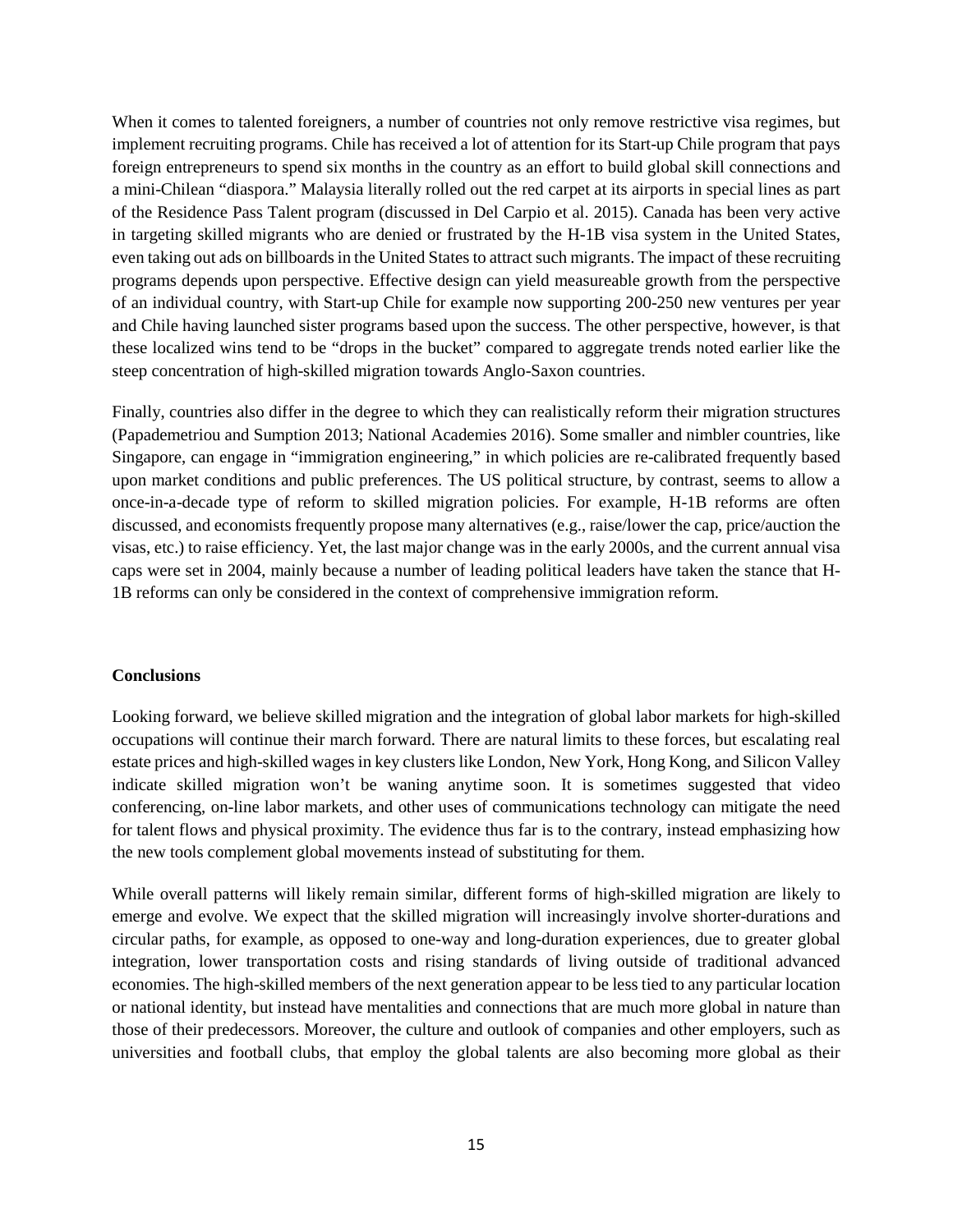workforce is drawn from different corners of the world.<sup>[16](#page-17-0)</sup> Academics, business leaders and policymakers have only just started to grapple with these implications. The most successful individuals, employers and countries will be those that discern how to best navigate the current global labor markets and sidestep the government-imposed limitations on high-skilled immigration.

<span id="page-17-0"></span><sup>&</sup>lt;sup>16</sup> Going back to the football example, Barcelona and Manchester United have 88 and 77 million members, respectively, in their Facebook fan clubs, significantly greater than the populations of their home cities (or even countries!).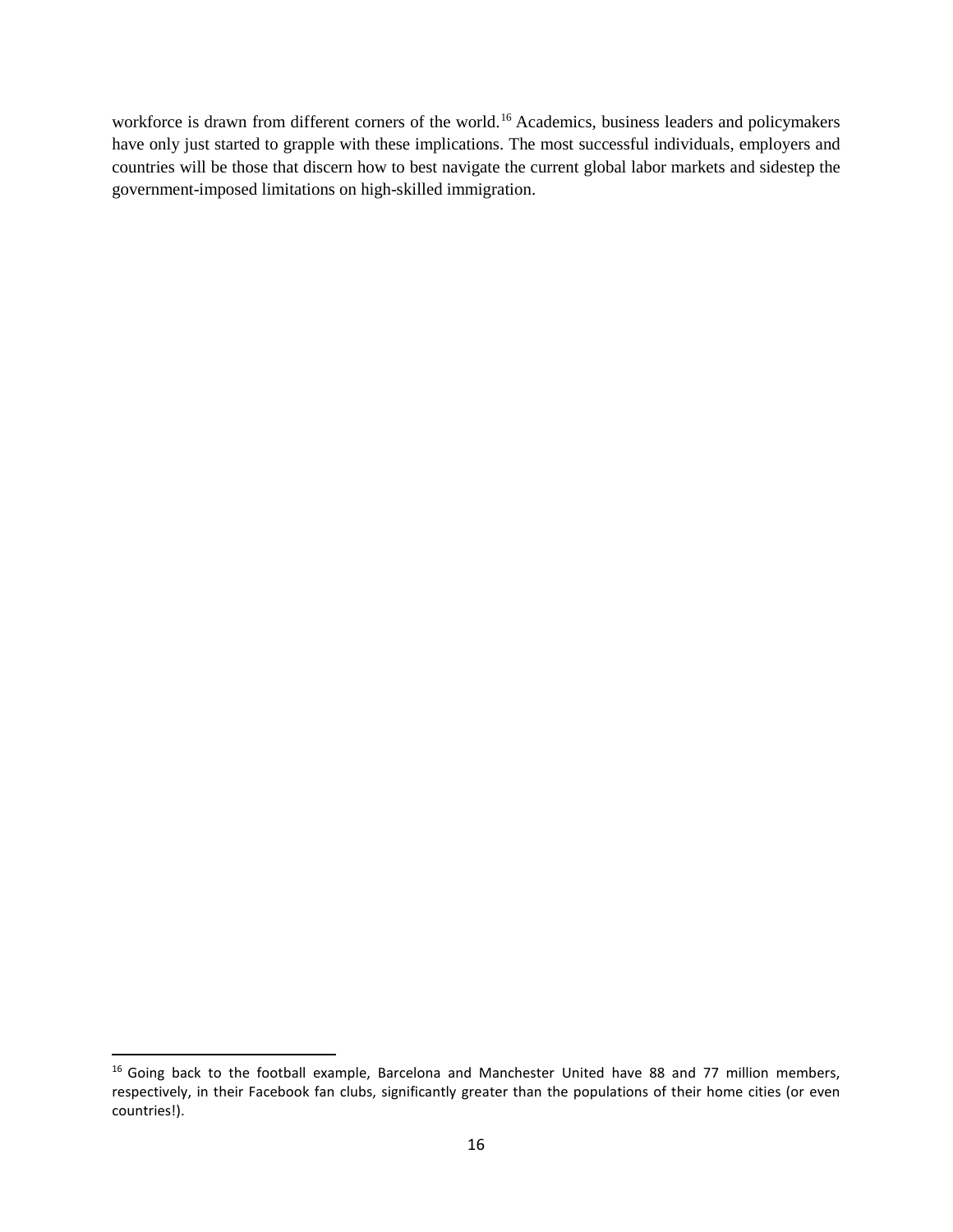#### **References**

- Agrawal, Ajay, Devesh Kapur, John McHale, and Alexander Oettl, "Brain Drain or Brain Bank? The Impact of Skilled Emigration on Poor-Country Innovation", *Journal of Urban Economics* 69 (2011), 43-55.
- Anderson, Stuart, "The Importance of International Students to America", National Foundation for American Policy Brief (2013).
- Amir, Rabah, and Malgorzata Knauff, "Ranking Economics Departments Worldwide on the Basis of PhD Placement", *Review of Economics and Statistics* 90 (2008), 185-190.
- Arslan, Cansin, Jean-Christophe Dumont, Zovanga Kone, Yasser Moullan, Çaglar Özden, Christopher Parsons and Theodora Xenogiani, "A New Profile of Migrants in the Aftermath of the Recent Economic Crisis", OECD Social, Employment and Migration Working Paper 160 (2014).
- Artuç, Erhan, Frederic Docquier, Çaglar Özden, and Christopher Parsons, "A Global Assessment of Human Capital Mobility: The Role of non-OECD Destinations", *World Development* (2015).
- Artuç, Erhan, and Çaglar Özden, "Transit Migration: All Roads Lead to America", *Economic Journal* (2016), forthcoming.
- Aydemir, Abdurrahman, and Chris Robinson, "Global Labor Markets, Return and Onward Migration", *Canadian Journal of Economics* 41:4 (2008), 1285-1311.
- Bandiera, Oriana, Imran Rasul, and Martina Viarengo, "The Making of Modern America: Migratory Flows in the Age of Mass Migration", *Journal of Development Economics* 102 (2013), 23–47.
- Beine, Michel, Frédéric Docquier, and Hillel Rapoport, "Measuring International Skilled Migration: A New Database Controlling for Age of Entry", *World Bank Economic Review* 21:2 (2007), 249-254.
- Bhagwati, Jagdish, "Taxing the Brain Drain", *Challenge* 19:3 (1976), 34-48.
- Bijwaard, Govert, "Immigrant Migration Dynamics Model for The Netherlands", *Journal of Population Economics* 23 (2010), 1213-1247.
- Bijwaard, Govert, Christian Schluter, and Jackline Wahba, "The Impact of Labor Market Dynamics on the Return-Migration of Immigrants", *Review of Economics and Statistics* 96 (2014), 483-494.
- Bijwaard, Govert, and Jackline Wahba, "Do High-Income or Low-Income Immigrants Leave Faster?", *Journal of Development Economics* 108 (2014), 54-68.
- Borjas, George, "Self-Selection and the Earnings of Immigrants", *American Economic Review* 77 (1987), 531–553.
- Borjas, George, *Labor Economics. 6th ed*. (Boston, MA: McGraw-Hill/Irwin, 2012).
- Borjas, George, and Kirk Doran, "The Collapse of the Soviet Union and the Productivity of American Mathematicians", *Quarterly Journal of Economics* 127:3 (2012), 1143-1203.
- Bosetti, Valentina, Cristina Cattaneo, and Elena Verdolini, "Migration of Skilled Workers and Innovation: A European Perspective", Working Paper (2013).
- Bound, John, Breno Braga, Joseph Golden, and Gaurav Khanna, "Recruitment of Foreigners in the Market for Computer Scientists in the United States", *Journal of Labor Economics* 33:S1 (2015a), S187- S223.
- Bound, John, Murat Demirci, Gaurav Khanna, and Sarah Turner, "Finishing Degrees and Finding Jobs: US Higher Education and the Flow of Foreign IT Workers", *Innovation Policy and the Economy* 15:1 (2015b), 27-72.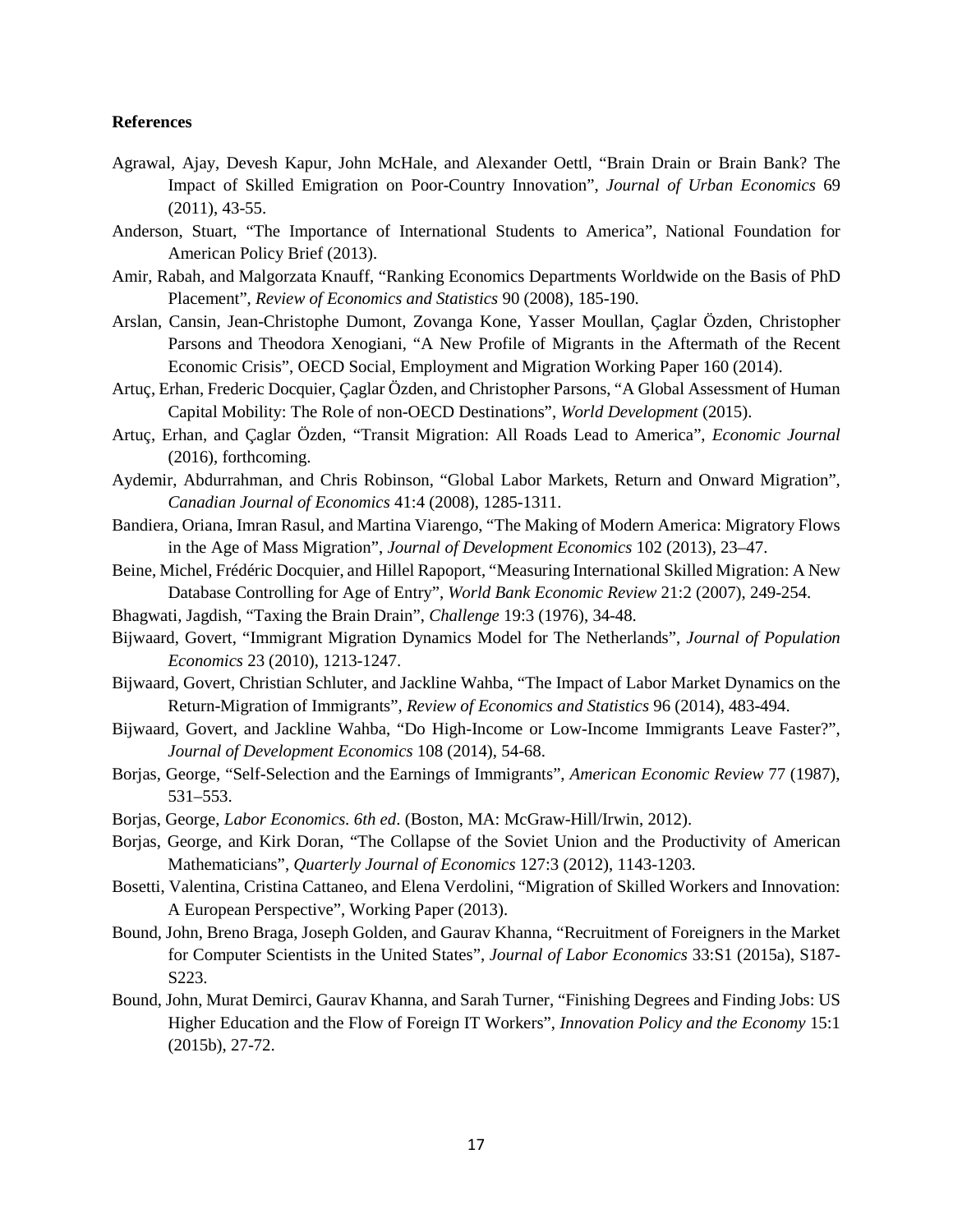- Branstetter, Lee, Guangwei Li, and Francisco Veloso, "The Rise of International Co-invention", in Adam Jaffe and Benjamin Jones (eds.) *The Changing Frontier: Rethinking Science and Innovation Policy* (Chicago, IL: University of Chicago Press, 2015), 135-168.
- Breschi, Stefano, Francesco Lissoni, and Ernest Miguelez, "Foreign Inventors in the US: Testing for Diaspora and Brain Gain Effects", CReAM Discussion Paper Series No. 1509 (2015).
- Breschi, Stefano, Francesco Lissoni, and Gianluca Tarasconi, "Inventor Data for Research on Migration and Innovation: A Survey and a Pilot", WIPO Economic Research Working Paper No. 17 (2014).
- Clemens, Michael, "Economics and Emigration: Trillion-Dollar Bills on the Sidewalk?", *Journal of Economic Perspectives* 25:3 (2011), 83-106.
- Clemens, Michael, "Why Do Programmers Earn More in Houston than Hyderabad? Evidence from Randomized Processing of U.S. Visas", *American Economic Review Papers & Proceedings* 103:3 (2013), 198-202.
- Czaika, Mathias and Christopher Parsons, "The Gravity of High-Skilled Migration Policies", *IMI Working Paper Series* No. 110 (2015), Oxford: International Migration Institute.
- Del Carpio, Ximena, Çaglar Özden, Mauro Testaverde, Mohamed Marouani, Bjorn Nilsson, and Mathis Wagner, "Foreign Workers in Malaysia: Labor Market and Firm Level Analysis," *Malaysian Journal of Economic Studies* 52:1 (2015), 1-19.
- Docquier, Frédéric, Lindsay Lowell, and Abdeslam Marfouk, "A Gendered Assessment of Highly Skilled Emigration", *Population and Development Review* 35:2 (2009), 297-322.
- Docquier, Frédéric, and Elisabetta Lodigiani, "Skilled Migration and Business Networks", *Open Economies Review* 21:4 (2010), 565-588.
- Docquier, Frédéric, and Hillel Rapoport, "Globalization, Brain Drain, and Development", *Journal of Economic Literature* 50:3 (2012), 681-730.
- Doran, Kirk, Alexander Gelber, and Adam Isen, "The Effects of High-skilled Immigration Policy on Firms: Evidence from Visa Lotteries", NBER Working Paper 20668 (2014).
- Dustmann, Christian, Samuel Bentolila, and Riccardo Faini, "Return Migration: The European Experience", *Economic Policy* 11: 22 (1996), 213-250.
- Dustmann, Christian, and Yoram Weiss, "Return Migration: Theory and Empirical Evidence from the UK", *British Journal of Industrial Relations* 45:2 (2007), 236-256.
- Finn, Michael, "Stay Rates of Foreign Doctorate Recipients from U.S. Universities, 2005", Oak Ridge Institute for Science and Education Report (2007).
- Foley, C. Fritz, and William Kerr, "Ethnic Innovation and U.S. Multinational Firm Activity", *Management Science* 59:7 (2013), 1529-1544.
- Franzoni, Chiara, Giuseppe Scellato, and Paula Stephan, "Foreign Born Scientists: Mobility Patterns for Sixteen Countries", [NBER Working Paper](https://ideas.repec.org/s/nbr/nberwo.html) 18067 (2012).
- Freeman, Richard, and Wei Huang, "China's 'Great Leap Forward' in Science and Engineering", in Aldo Geuna (ed.), *Global Mobility of Research Scientists: The Economics of Who Goes Where and Why* (Elsevier, 2015).
- Gaule, Patrick, "Who Comes Back and When? Return Migration Decisions of Academic Scientists", *Economics Letters* 124:3 (2014), 461-464.
- Ghosh, Anirban, Anna Maria Mayda, and Francesc Ortega, "The Impact of Skilled Migration on Firm-Level Productivity: An Investigation of Publicly Traded U.S. Firms", Working Paper (2016).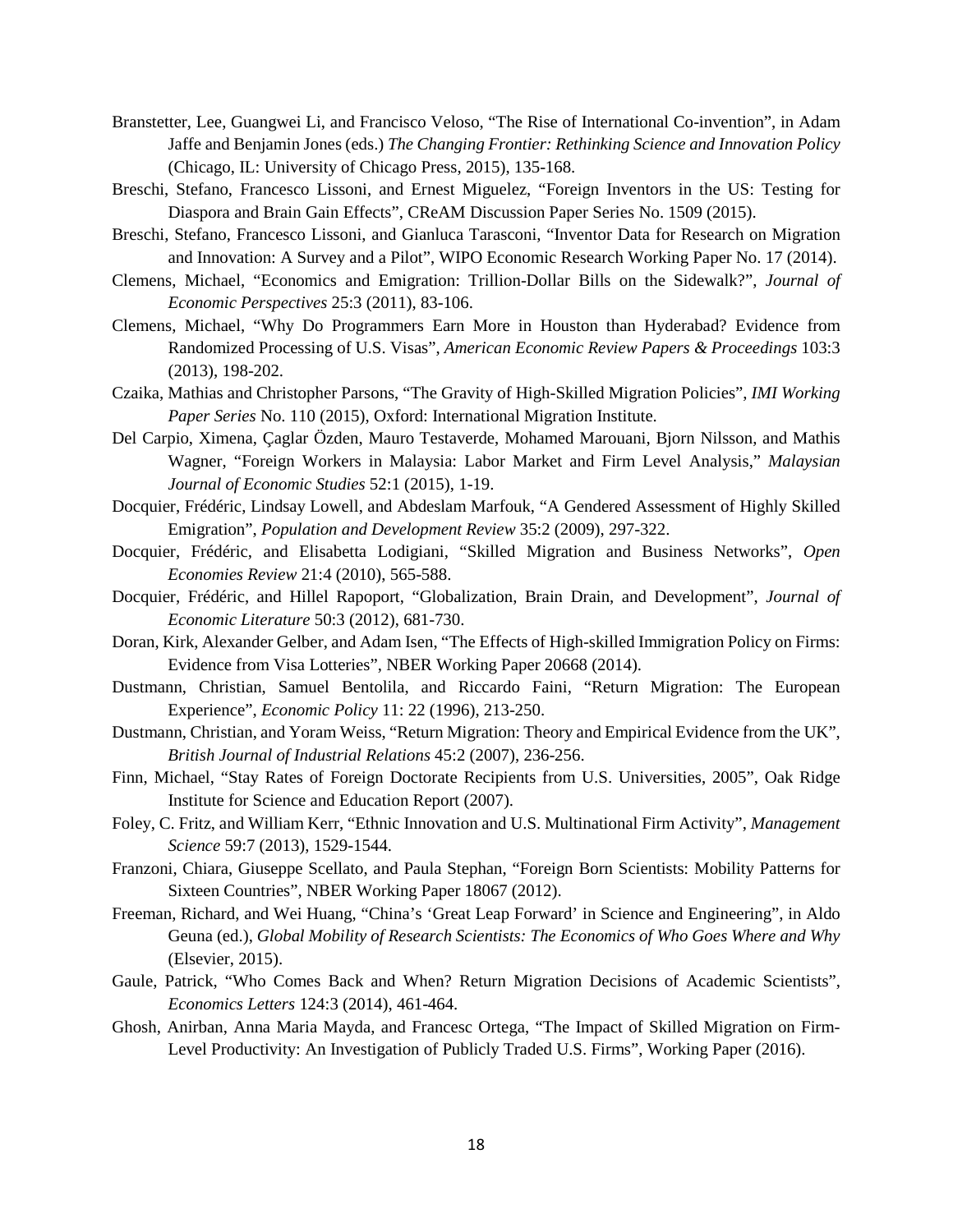- Gibson, John, and David McKenzie, "The Microeconomic Determinants of Emigration and Return Migration of the Best and the Brightest: Evidence from the Pacific", IZA Working Paper 3926 (2009).
- Grogger, Jeffrey, and Gordon Hanson, "The Scale and Selectivity of Foreign Born Ph.D. Recipients in the U.S.", *American Economic Review Papers and Proceedings* 103:3 (2013), 189-192.
- Gundel, Sebastian, and Heiko Peters, "What Determines the Duration of Stay of Immigrants in Germany? Evidence from a Longitudinal Duration Analysis", *International Journal of Social Economics* 35: 11 (2008), 769-782.
- Harvey, William, "British and Indian Scientists in Boston Considering Returning to Their Home Countries", *Population, Space and Place* 15 (2009), 493-508.
- Hicks, John, *The Theory of Wages* (London: Macmillian, 1932).
- Hira, Ron, "The H-1B and L-1 Visa programs: Out of Control", EPI Briefing Paper 280 (2010).
- Hovhannisyan, Nune, and Wolfgang Keller, "International Business Travel: An Engine of Innovation?", *Journal of Economic Growth* 20:1 (2015), 75-104.
- Hunt, Jennifer, "Which Immigrants are Most Innovative and Entrepreneurial? Distinctions by Entry Visa", *Journal of Labor Economics* 29:3 (2011), 417-457.
- Hunt, Jennifer, and Marjolaine Gauthier-Loiselle, "How Much Does Immigration Boost Innovation?", *American Economic Journal: Macroeconomics* 2:2 (2010), 31-56.
- Jones, Chad, "R&D-Based Models of Economic Growth", *Journal of Political Economy* 103 (1995), 759- 784.
- Kahn, Shulamit, and Megan MacGarvie, "How Important is U.S. Location for Research in Science?", *Review of Economics and Statistics* 98:2 (2016): 397–414.
- Kapur, Devesh, and John McHale, *Give Us Your Best and Brightest: The Global Hunt for Talent and Its Impact on the Developing World* (Centre for Global Development, 2005).
- Kato, Takao, and Chad Sparber, "Quotas and Quality: The Effect of H-1B Visa Restrictions on the Pool of Prospective Undergraduate Students from Abroad", *Review of Economics and Statistics* 95:1 (2013), 109-126.
- Kerr, Sari, and William Kerr, "Global Collaborative Patents", *Economic Journal* (2015), forthcoming.
- Kerr, Sari, William Kerr, and William Lincoln, "Firms and the Economics of Skilled Immigration", *Innovation Policy and the Economy* 15:1 (2015a), 115–152.
- Kerr, Sari, William Kerr, and William Lincoln, "Skilled Immigration and the Employment Structures of U.S. Firms", *Journal of Labor Economics* 33:S1 (2015b), S147-S186.
- Kerr, William, "Ethnic Scientific Communities and International Technology Diffusion", *Review of Economics and Statistics* 90:3 (2008), 518–537.
- Kerr, William, "U.S. High-Skilled Immigration, Innovation, and Entrepreneurship: Empirical Approaches and Evidence", in Carsten Fink and Ernest Miguelez (eds.) *The International Mobility of Talent and Innovation - New Evidence and Policy Implications* (Cambridge, UK: Cambridge University Press, 2016), forthcoming.
- Kerr, William, and William Lincoln, "The Supply Side of Innovation: H-1B Visa Reforms and U.S. Ethnic Invention", *Journal of Labor Economics* 28:3 (2010), 473-508.
- Kugler, Maurice, and Hillel Rapoport, "Migration, FDI and the Margins of Trade", Working Paper (2011).
- Matloff, Norman, "On the Need for Reform of the H-1B Non-Immigrant Work Visa in Computer-Related Occupations", *University of Michigan Journal of Law Reform* 36:4 (2003), 815-914.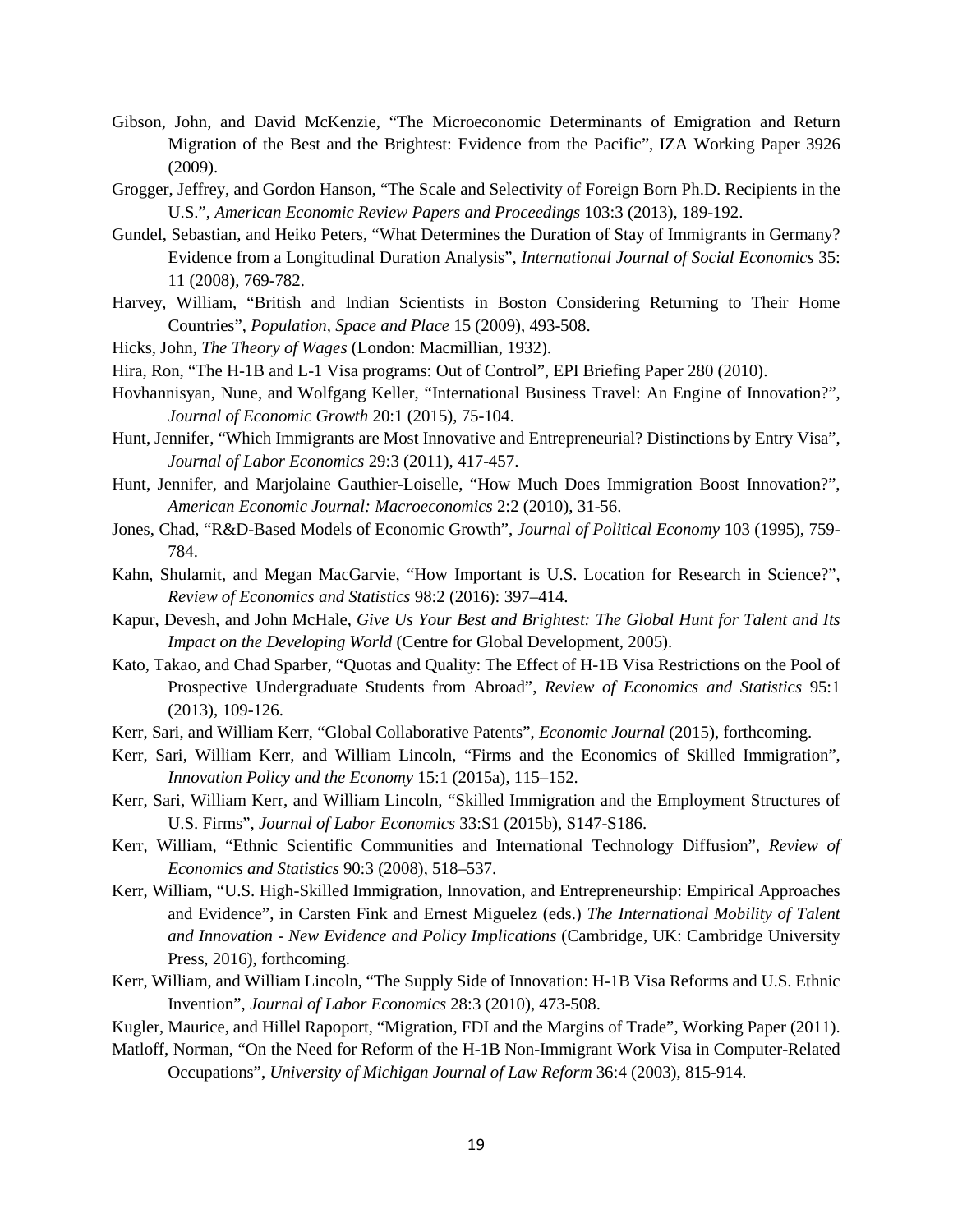- Miguelez, Ernest, "Inventor Diasporas and the Internationalization of Technology", *American Economic Review*, forthcoming. CREAM Discussion Paper Series 25/14 (2016).
- Miguelez, Ernest, and Carsten Fink, "Measuring the International Mobility of Inventors: A New Database", World Intellectual Property Organization Working Paper 8 (2013).
- Moretti, Enrico, *The New Geography of Jobs* (Houghton Mifflin Harcourt, 2012).
- Moser, Petra, Alessandra Voena, and Fabian Waldinger, "German Jewish Émigrés and U.S. Invention", *American Economic Review* 104:10 (2014), 3222-3255.
- Nathan, Max. "Same Difference? Minority Ethnic Inventors, Diversity and Innovation in the UK", *Journal of Economic Geography* 15:1 (2015), 129-168.
- National Academies, *Immigration Policy and the Search for Skilled Workers* (2016).
- Nejad, Maryam Naghsh, and Andrew Young, "Female Brain Drains and Women's Rights Gaps: A Gravity Model Analysis of Bilateral Migration Flows," IZA Discussion Paper 8067 (2014).
- OECD, "International Migration Outlook: SOPEMI 2008 Edition", OECD, Paris (2008).
- OECD, "OECD Factbook 2013: Economic, Environmental and Social Statistics", OECD, Paris (2013).
- Özden, Çaglar, Christopher Parsons, Maurice Schiff, and Terrie Walmsley, "Where on Earth is Everybody? The Evolution of Global Bilateral Migration, 1960-2000", *World Bank Economic Review* 25 (2011), 12-56.
- Özden, Çaglar, and David Phillips, "What Really is Brain Drain? Location of Birth, Education and Migration Dynamics of African Doctors", KNOMAD Working Paper (2015)
- Ozgen, Ceren, Peter Nijkamp, and Jacques Poot, "Immigration and Innovation in European Regions", IZA Working Paper 5676 (2011).
- Papademetriou, Demetrios, and Madeline Sumption, *Attracting and Selecting from the Global Talent Pool – Policy Challenges* (Washington, D.C.: Migration Policy Institute, 2013).
- Parrotta, Pierpaolo, Dario Pozzoli, and Mariola Pytlikova, "The Nexus between Labor Diversity and Firm's Innovation", *Journal of Population Economics* 27:2 (2014): 303–364.
- Parsons, Christopher, and Alan Winters, "International Migration, Trade and Aid: A Survey", in Robert E.B. Lucas (ed.) *International Handbook on Migration and Economic Development* (Edward Elgar, 2014).
- Peri, Giovanni, Kevin Shih, and Chad Sparber, "STEM Workers, H-1B Visas and Productivity in US Cities", *Journal of Labor Economics* 33:S1 (2015), S225-S255.
- Peri, Giovanni, and Chad Sparber, "Highly-Educated Immigrants and Native Occupational Choice", *Industrial Relations* 50:3 (2011), 385-411.
- Pohl, Carsten, "Return Migration of Low- and High-Skilled Immigrants from Germany", IFO Institute for Economic Research (2006).
- Rosen, Sherwin, "The Economics of Superstars", *American Economic Review* 71:5 (1981), 845-858.
- Rosenzweig, Mark, "Global Wage Differences and International Student Flows", *Brookings Trade Forum Global Labor Markets* (2006), 57-96.
- Roy, A.D., "Some Thoughts on the Distribution of Earnings", *Oxford Economic Papers* 3:2 (1951), 135- 146.
- Saxenian, AnnaLee, *The New Argonauts* (Cambridge, MA: Harvard University Press, 2006).
- Saxenian, AnnaLee, with Yasuyuki Motoyama and Xiaohong Quan, *Local and Global Networks of Immigrant Professionals in Silicon Valley* (San Francisco, CA: Public Policy Institute of California, 2002).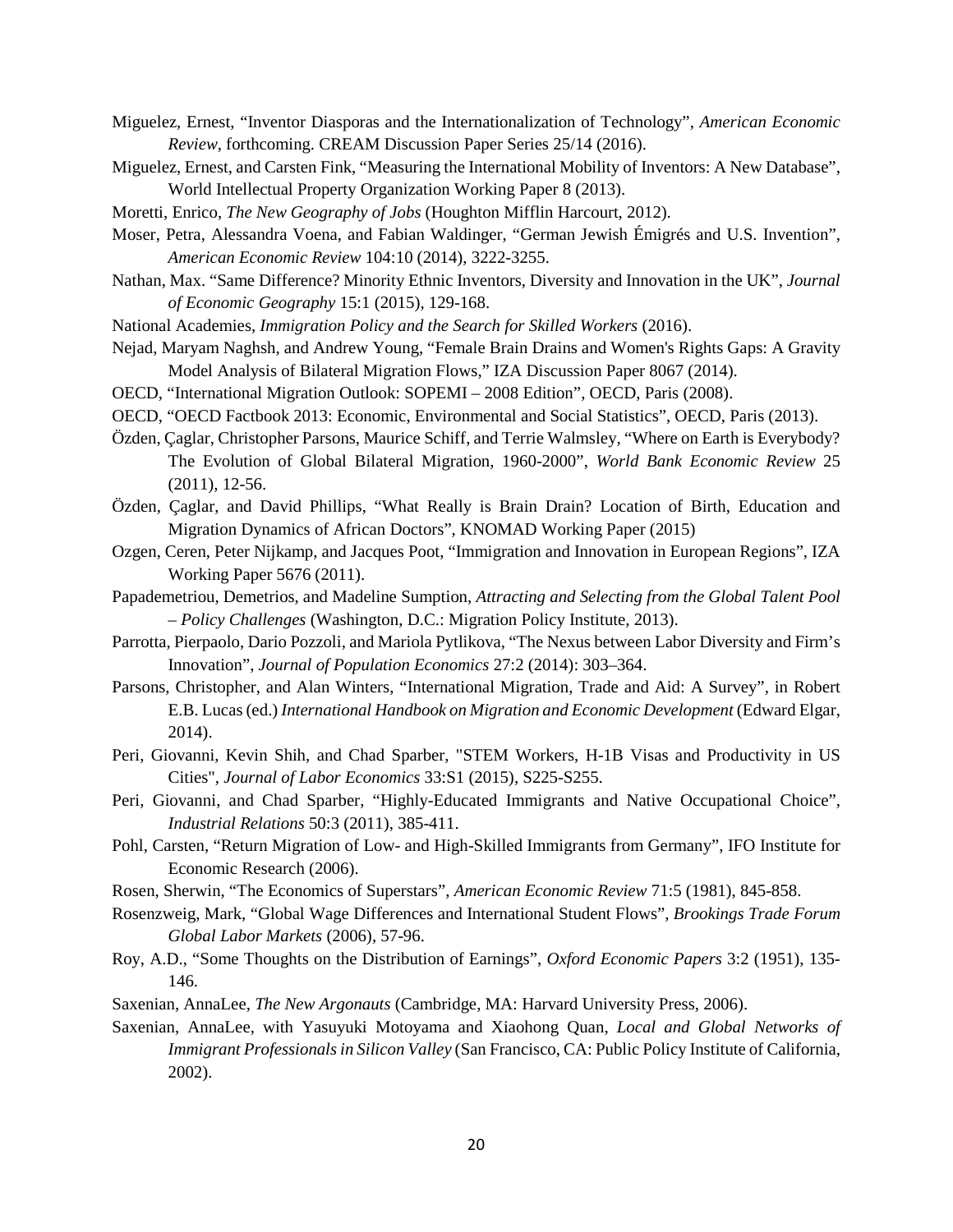- Silicon Valley Competitiveness and Innovation Report, *A Dashboard and Policy Scorecard for a Shared Agenda of Prosperity and Opportunity*, (Collaborative Economics, 2015).
- Stephan, Paula, "The I's Have It: Immigration and Innovation, the Perspective from Academe", in Josh Lerner and Scott Stern (eds.) *Innovation Policy and the Economy* (Cambridge, MA: MIT Press, 2010).
- Stephan, Paula, and Sharon Levin, "Exceptional Contributions to US Science by the Foreign-Born and Foreign-Educated", *Population Research and Policy Review* 20:1 (2001), 59-79.
- Stuen, Eric, Ahmed Mobarak, and Keith Maskus, "Skilled Immigration and Innovation: Evidence from Enrollment Fluctuations in U.S. Doctoral Programs", *Economic Journal* 122:565 (2012), 1143- 1176.
- Wasmer, Etienne, Paul Fredriksson, Ana Lamo, Julian Messina, and Giovanni Peri, "The Macroeconomics of Education in Europe" in Brunello, Garibaldi, and Wasmer (eds.) *Education and Training in Europe* (Oxford: Oxford University Press, 2007).
- Weinberg, Bruce, "Developing Science: Scientific Performance and Brain Drains in the Developing World", *Journal of Development Economics* 95:1 (2011), 95-104.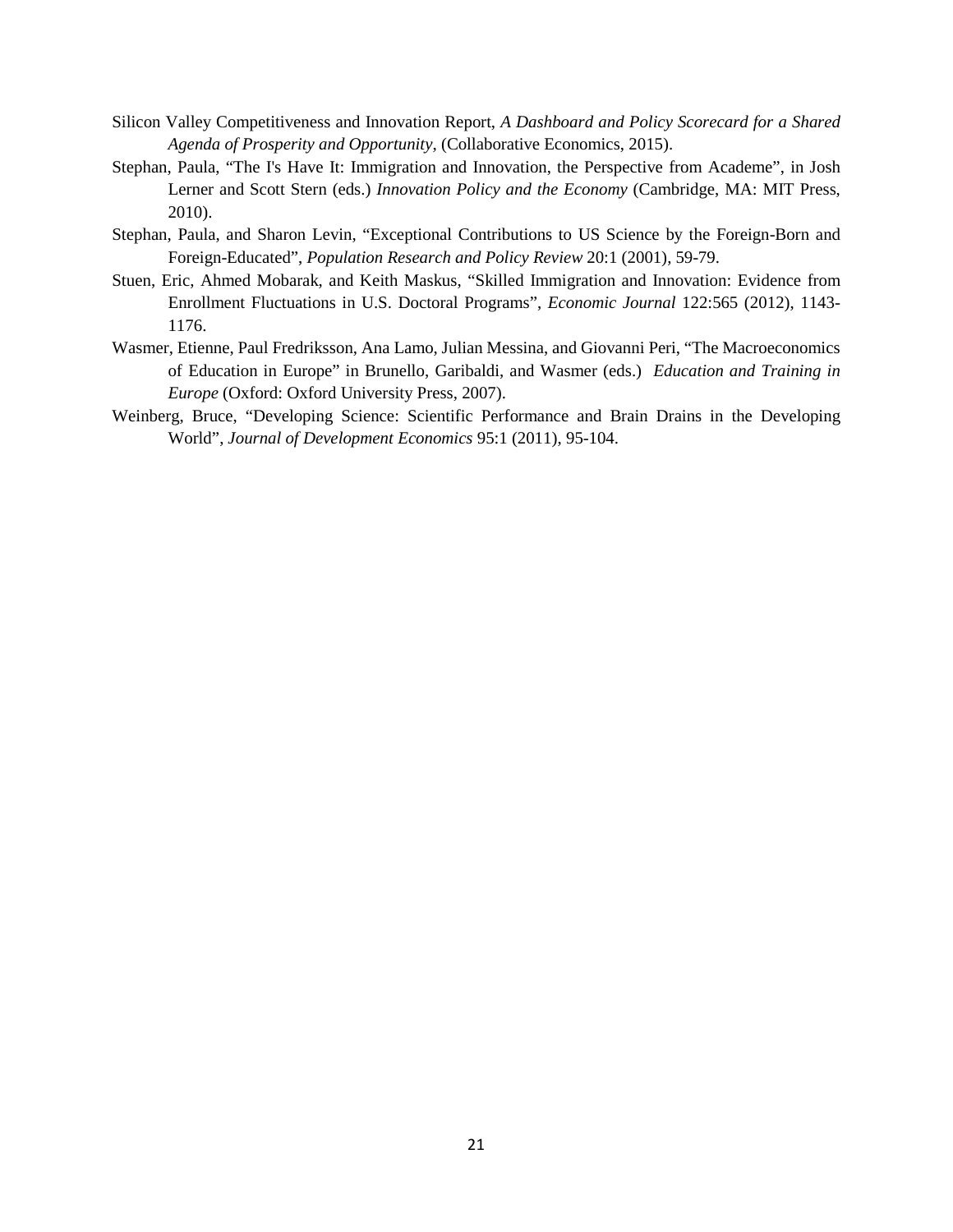

**Figure 1: Migrant Stocks in OECD Countries in 1990 and 2010** 

Notes: Migration patterns taken from Database on Immigrants in OECD Countries and Docquier et al. (2009). High-skilled workers are defined as those with at least one year of tertiary education. The data presented cover people of working age (25+) and pertain to 29 OECD members with consistent data from 1990 and 2010.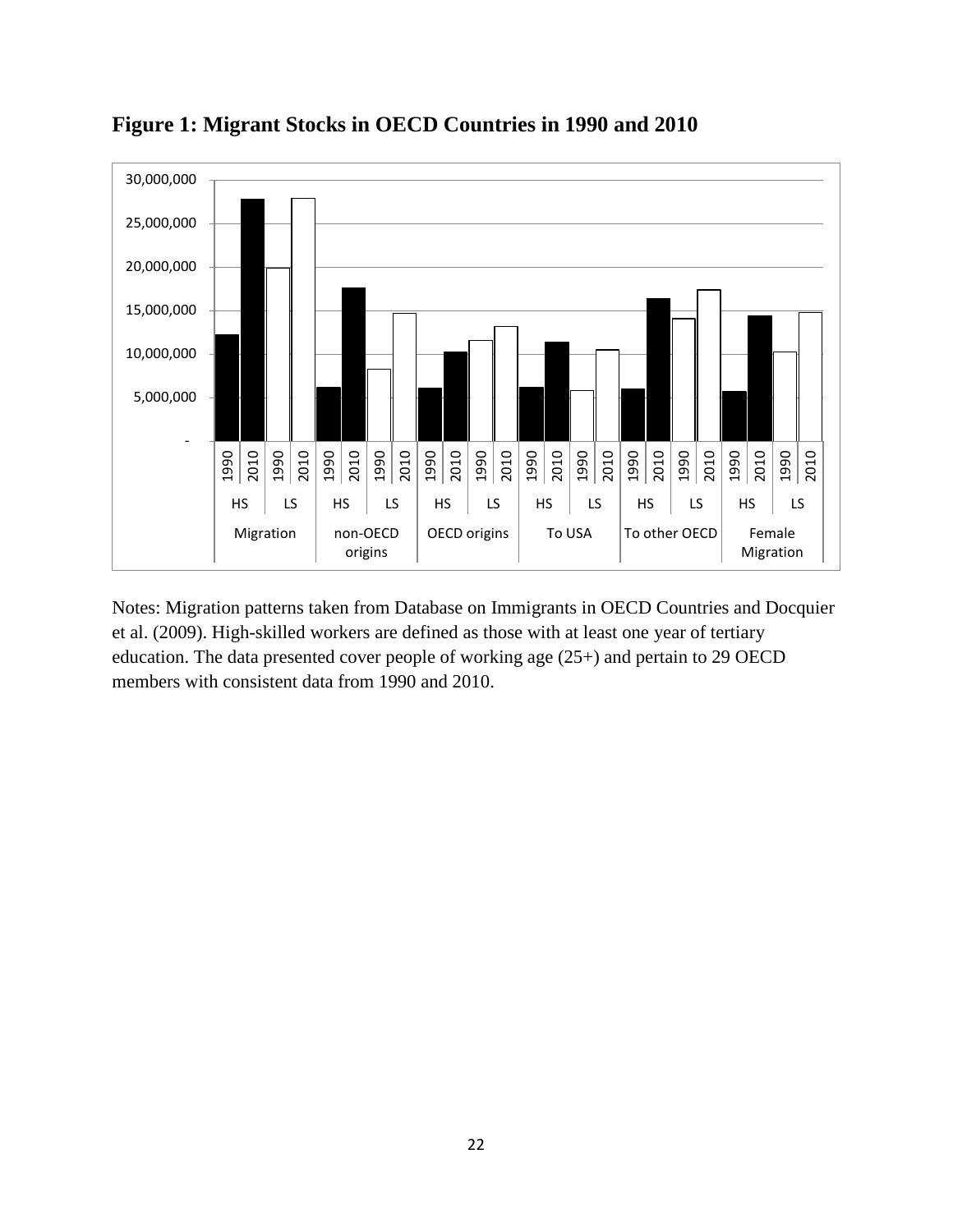

### **Figure 2: Cumulative Distribution of High-Skilled Immigration and Emigration, 2010**

Notes: Data are from Database on Immigrants in OECD Countries (DIOC) and non-OECD Countries (DIOC-E). High-skilled workers are defined as those with at least one year of tertiary education. The data presented cover people of working age (25+). Countries are ranked according to their share of total high-skilled immigrant inflows and outflows, respectively. These distributions demonstrate that emigration flows have a much wider base relative to the moreconcentrated set of immigrant destinations.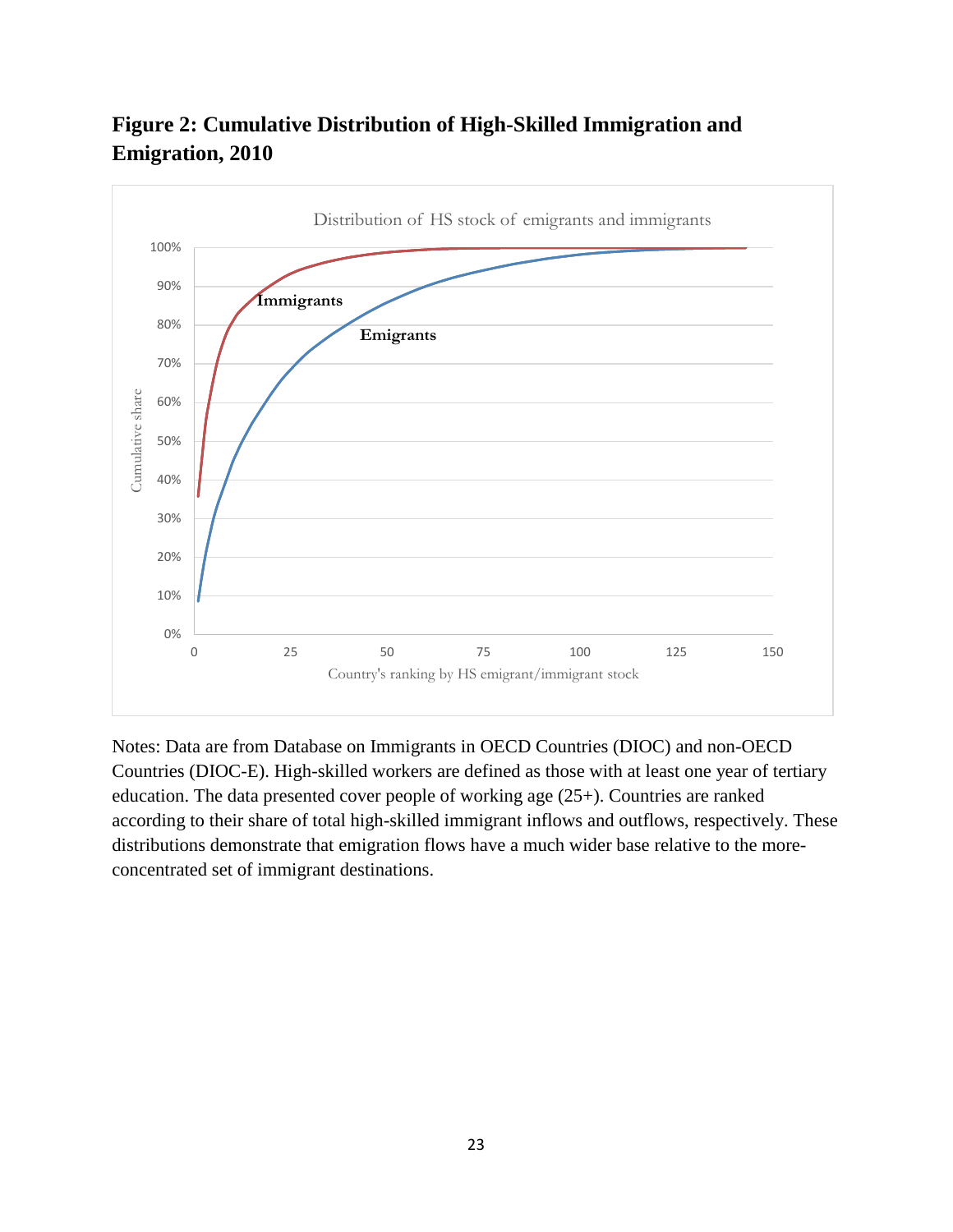

**Figure 3: Emigration Rates of High-Skilled Workers by Population, 2010**

Notes: Emigration data are from Database on Immigrants in OECD Countries (DIOC) and non-OECD Countries (DIOC-E). High-skilled workers are defined as those with at least one year of tertiary education. The data cover people of working age (25+) and pertain to over 200 origin countries. GDP per capita and population data are from the World Development Indicators of the World Bank accessible at databank.worldbank.org/wdi.